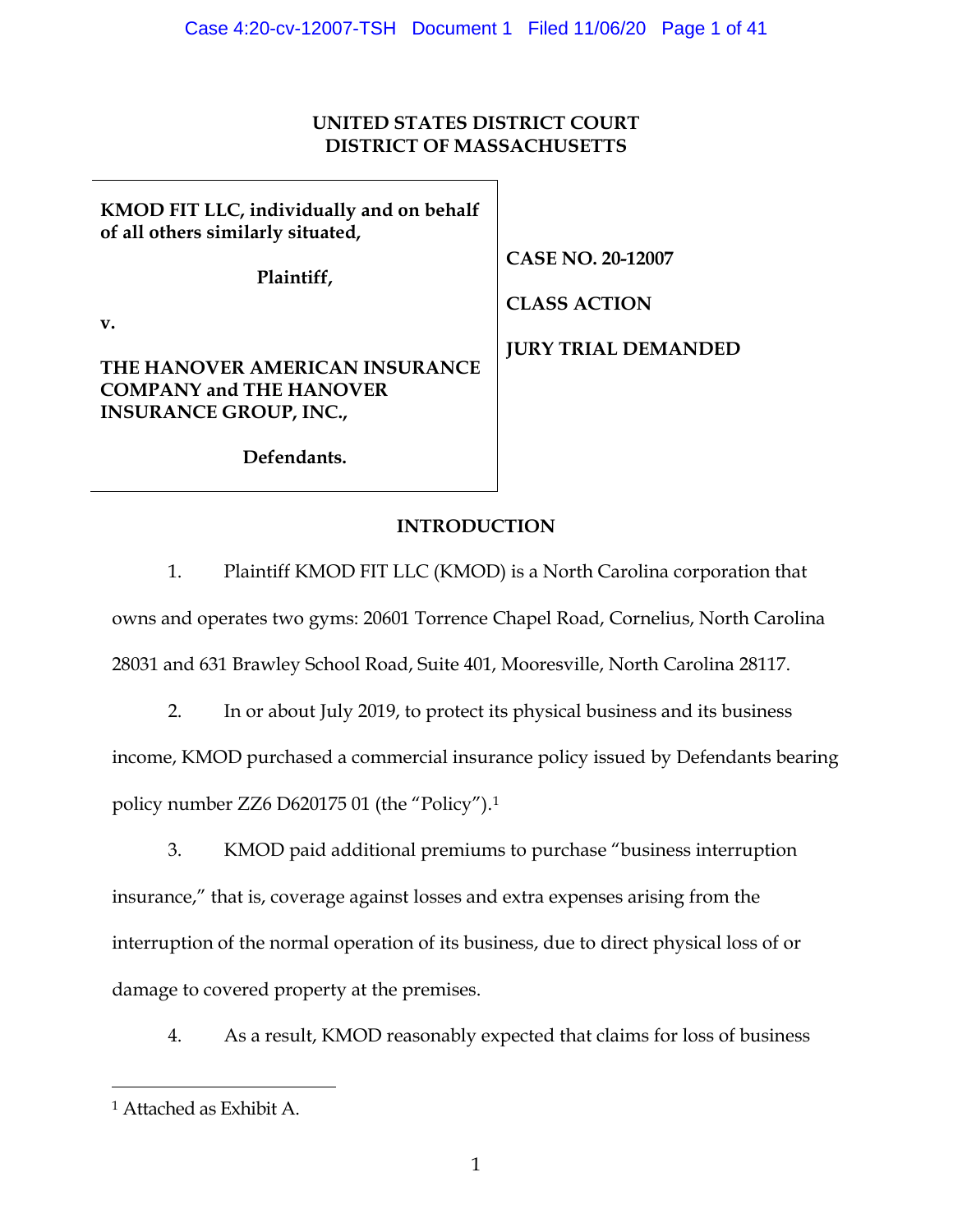#### Case 4:20-cv-12007-TSH Document 1 Filed 11/06/20 Page 2 of 41

income and extra expenses arising from the physical inability to use its insured premises would be paid under this coverage unless specifically and unambiguously excluded.

5. The Business Income and Extra Expense coverage pays for three types of loss. Specifically, this coverage protected KMOD against the actual loss of business income due to a suspension of KMOD's operations.

6. Along with this business income coverage, KMOD also had in effect a "Silver Property Broadening Endorsement" and the "Emergency Event Management" endorsement under which Defendants promised to pay necessary expenses arising from the suspension of KMOD's operations, and incurred by KMOD, in addition to the actual loss of business income sustained during a period of restoration, that KMOD would not have otherwise incurred if there had been no direct physical loss of the property.

7. The same coverage also provided additional "Civil Authority" coverage, under which Defendants promised to pay for loss of business income KMOD sustained and necessary "Extra Expense" KMOD incurred that was caused by actions of civil authorities "that prohibit[] access to the described premises."

8. Because it purchased these additional coverages, KMOD reasonably expected that its claims for loss of business income and extra expenses arising from the inability to physically use its insured premises would be paid under this coverage unless specifically and unambiguously excluded.

9. KMOD complied with its obligations under the Policy by timely paying all premiums required.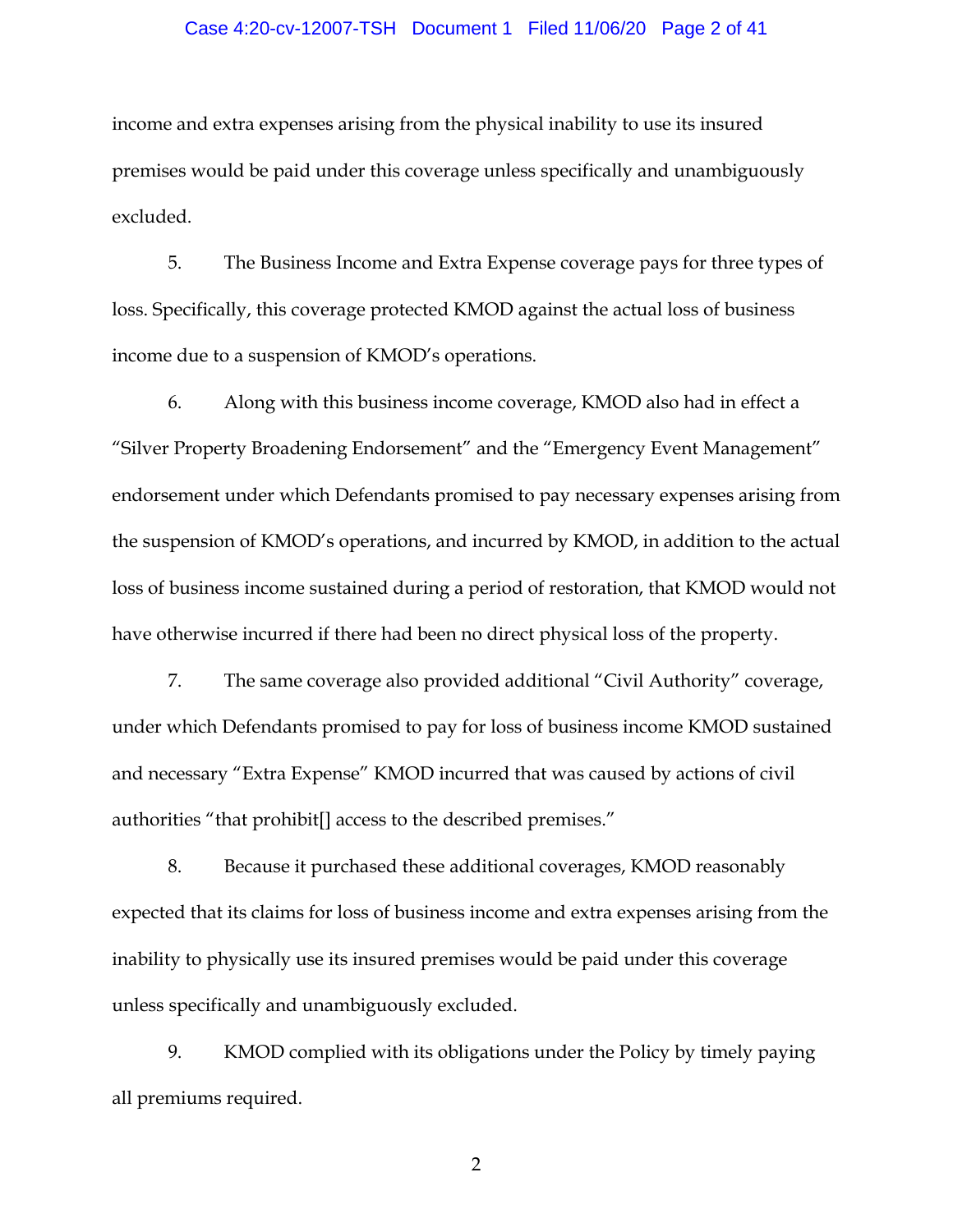#### Case 4:20-cv-12007-TSH Document 1 Filed 11/06/20 Page 3 of 41

10. Effective March 16, 2020, pursuant to an Executive Order of the Governor of North Carolina, KMOD was forced to close its gyms.[2](#page-2-0)

11. As a result of the Orders of the various civil authorities, KMOD suffered, and/or continues to suffer, significant and injurious business interruption losses and expenses directly related to the physical inability to use the premises covered by its Policy.

12. KMOD reported notice of its losses to Defendants on March 17, 2020.

13. In response, on March 24, 2020, Defendants reneged on their promises and wrongfully failed to fulfill their contractual obligation to provide coverage for, and pay, KMOD's business income losses and extra expense losses resulting from the suspension of their operations, including suspensions resulting from the actions of civil authorities. Defendants' actions in improperly denying KMOD's claims were in blatant disregard for KMOD's contractual rights and resulted in a material breach of Defendants' duties and obligations owed under the Policy, causing serious financial damages to KMOD.

14. Indeed, on information and belief, there are hundreds, if not thousands, of gyms and other health clubs insured by Defendants and their affiliates, which have the same or similar policies issued by Defendants providing the same or similar business income, extra expense coverage and extended business income coverage. KMOD believes, and therefore alleges, that Defendants have also wrongfully, capriciously and arbitrarily denied coverage and payments to these other small businesses.

<span id="page-2-0"></span><sup>2</sup> *See* March 16, 2020 Executive Order, attached as Exhibit B.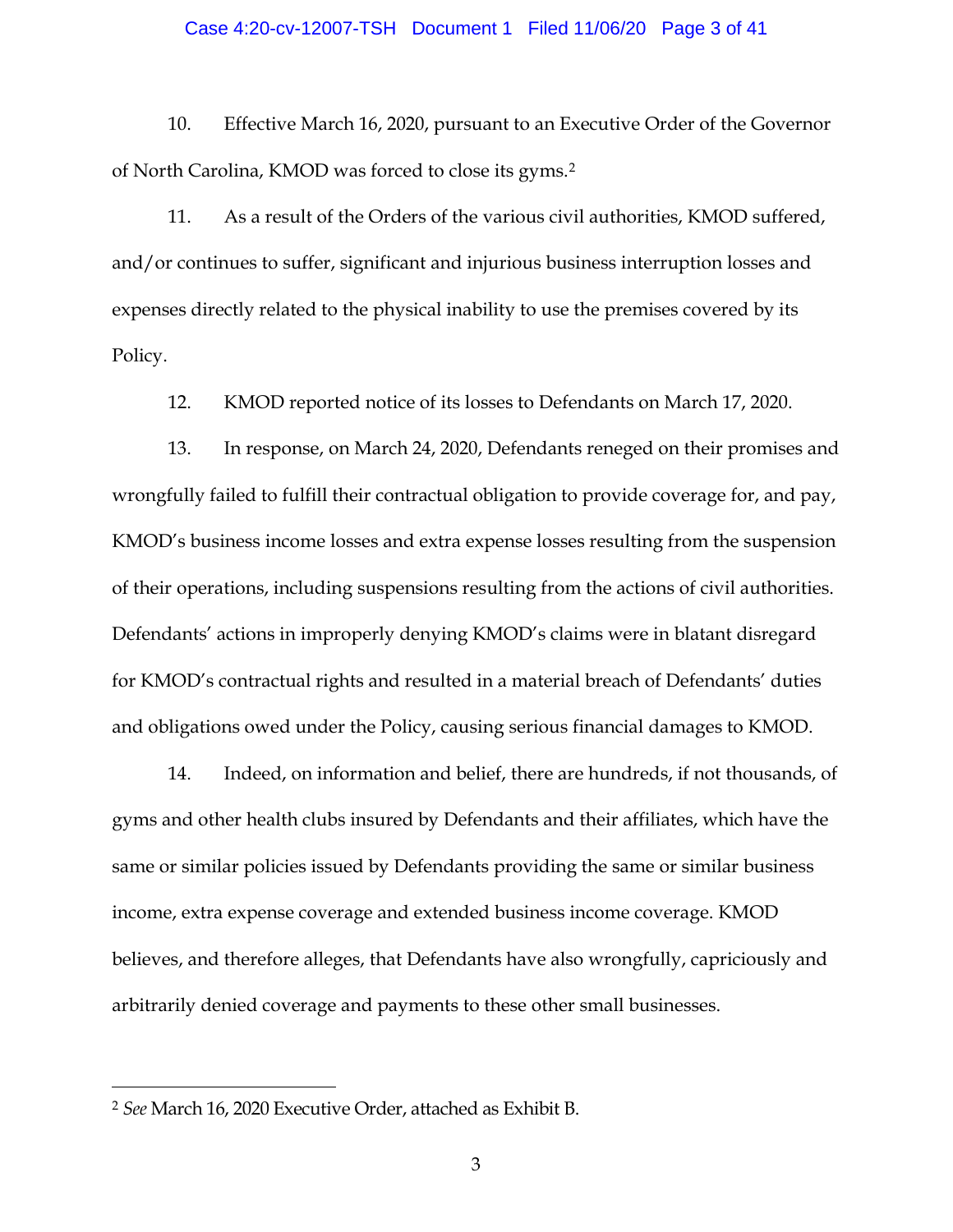#### **THE PARTIES**

15. KMOD is a North Carolina corporation with a principal place of business of 145 Tuskarora Point LN, Mooresville, NC 28117.

16. The Hanover American Insurance Company is a Massachusetts corporation, with a principal place of business at 440 Lincoln Street, Worcester, Massachusetts 01653. The Hanover American Insurance Company is the issuer of the Policy and is authorized to write, sell, and issue insurance policies providing property and business interruption coverage. At all material times hereto, The Hanover American Insurance Company conducted and transacted business through the selling and issuing of insurance policies, including but not limited to selling and issuing commercial property coverage to KMOD and all other Class Members as defined infra.

17. The Hanover Insurance Group, Inc. is a Massachusetts corporation, with a principal place of business at 440 Lincoln Street, Worcester, Massachusetts 01653. The Hanover Insurance Group, Inc. is authorized to write, sell, and issue insurance policies providing property and business income coverage through its subsidiaries like Defendant, The Hanover American Insurance Company, in the state of North Carolina.

18. At all material times hereto, Defendants conducted and transacted business through the selling and issuing of insurance policies, including but not limited to selling and issuing commercial property coverage to KMOD and all other Class Members as defined below.

19. In doing the acts alleged herein, Defendant The Hanover American Insurance Company was acting in the course and scope of such agency, representation,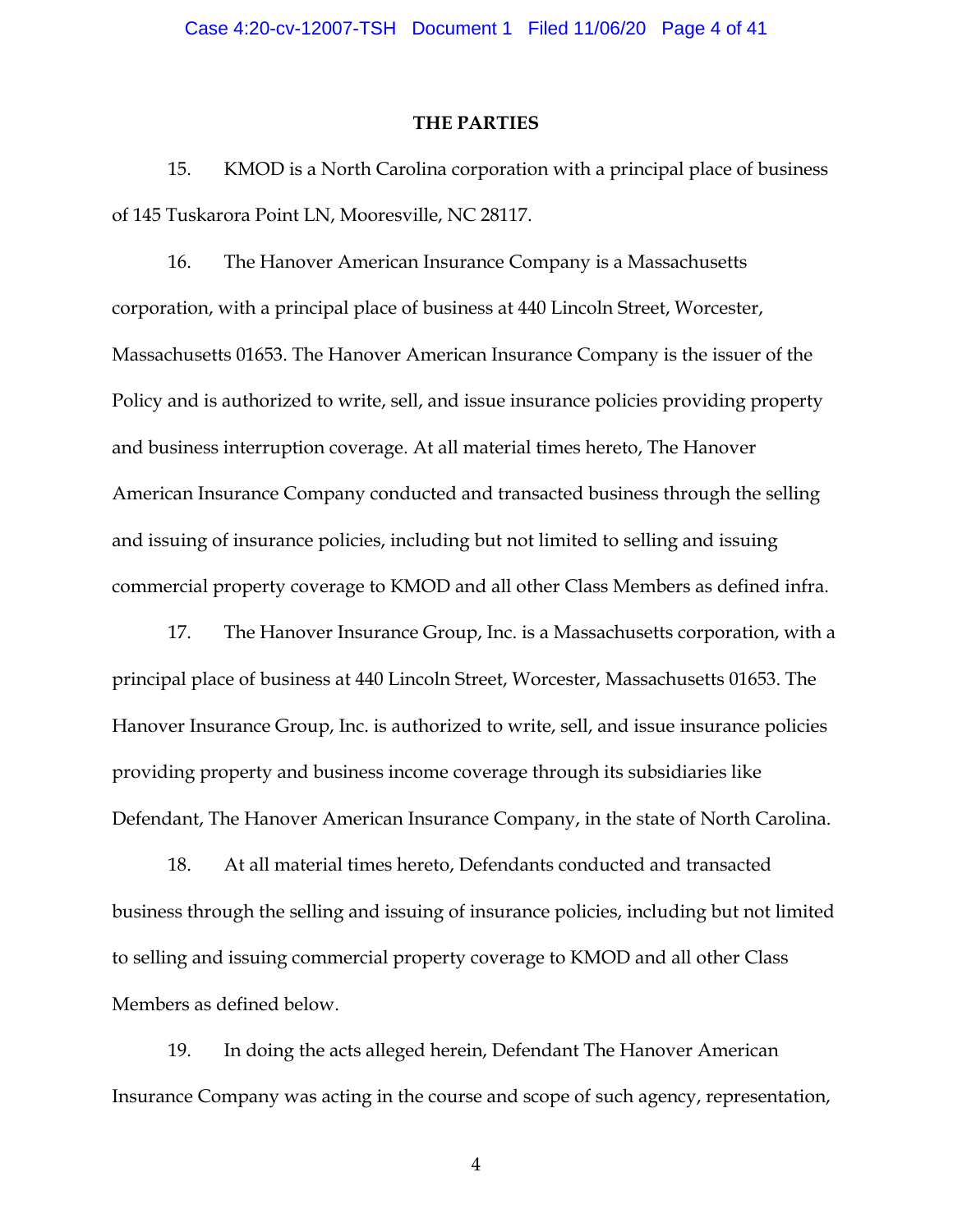#### Case 4:20-cv-12007-TSH Document 1 Filed 11/06/20 Page 5 of 41

joint venture, conspiracy, consultancy, predecessor agreement, successor agreement, service and employment, with knowledge, acquiescence, and ratification of its principal The Hanover Insurance Group, Inc.

20. At all times alleged herein, Defendants shall include any and all named or unnamed parent companies, parent corporations, subsidiaries, affiliates, divisions, franchises, partners, joint venturers, and any organizational units of any kind, their predecessors, successors, successors in interest, assignees, and their officers, directors, employees, agents, representatives and any and all other persons acting on their behalf.

#### **JURISDICTION AND VENUE**

21. This Court has subject matter jurisdiction over the claims asserted in this action under 28 U.S.C. § 1332 because there is complete diversity between Defendants and at least one member of each class; there are more than one hundred members of each class; and the amount in controversy exceeds \$5,000,000 exclusive of interest and costs. This Court also has subject matter jurisdiction under 28 U.S.C. §§ 2201 and 2202, and is authorized to grant declaratory relief under these statutes.

22. Venue is proper in this District pursuant to 28 U.S.C. § 1391(b)(2) because the Defendants reside in this district, a substantial part of the events giving rise to Plaintiff's claims occurred here, Defendants transact a substantial amount of business in this District, Defendants otherwise have sufficient contacts with this District to justify being fairly brought into this District.

23. This Court has personal jurisdiction over the Defendants because they are incorporated or reside in Massachusetts.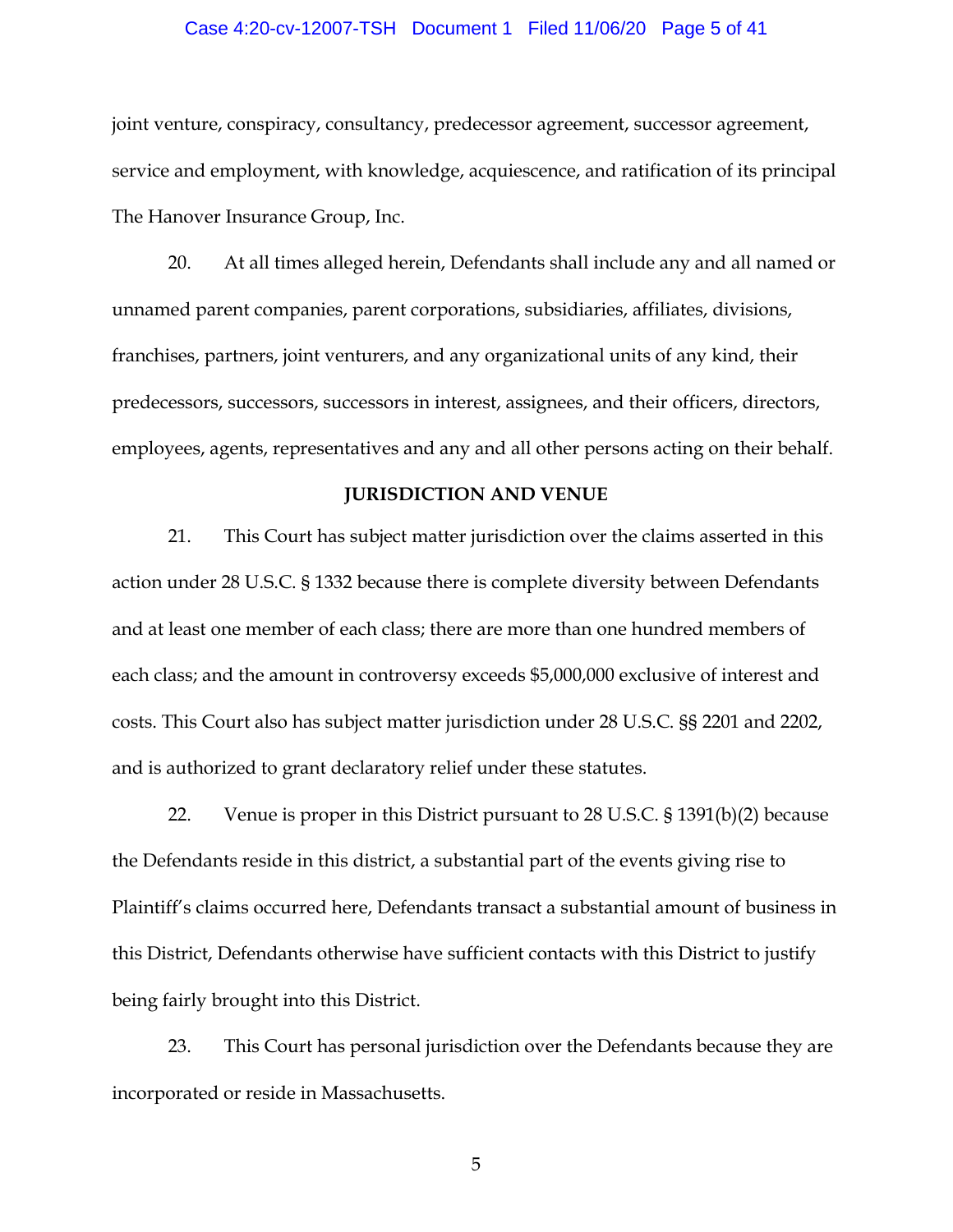#### **FACTUAL BACKGROUND**

#### *The Policies*

24. KMOD's Policy has an effective period of July 1, 2019 to July 1, 2020, and

insures business operations at the properties located at 20601 Torrence Chapel Road, Cornelius, North Carolina 28031, and 631 Brawley School Road, Suite 401, Mooresville North Carolina 28117.

25. The Policy is an all risk policy, meaning that all risks are covered unless specifically excluded or limited by the policies. All risk coverage is defined by limitations and exclusions in the Policy.

26. The Policy contains a Building and Personal Property Coverage Form (CP 00 10 10 12), which states:

We will pay for direct physical loss of or damage to Covered Property at the premises described in the Declarations caused by or resulting from any Covered Cause of Loss.

27. Covered Causes of Loss for the coverages at issue here are described in the policy as "direct physical loss unless the loss is excluded or limited in this policy."

28. The policy also contains the "Silver Property Broadening Endorsement" Form (411-0792), which modifies the Building and Personal Property Coverage Forms and Causes of Loss-Special Forms to include Additional Coverages for Business Income and Extra Expense.

29. Under these coverages, Defendants are obligated to indemnify KMOD whenever it sustains a loss or damage caused by or resulting from a Covered Cause of Loss, "for the actual loss of Business Income you sustain due to the necessary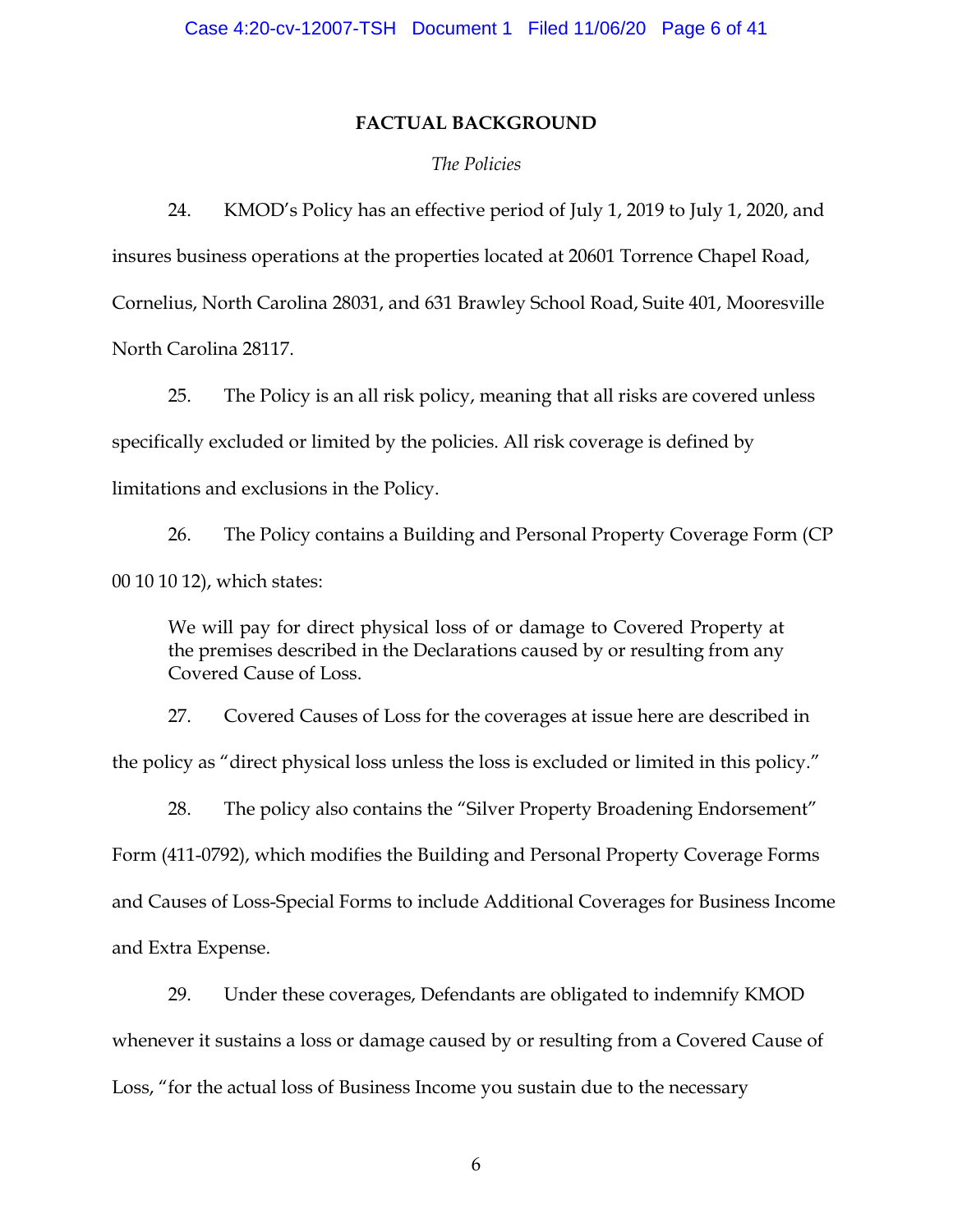#### Case 4:20-cv-12007-TSH Document 1 Filed 11/06/20 Page 7 of 41

"suspension" of your "operations" during the "period of restoration."

30. The suspension of operations must be caused by direct physical loss of or damage to property at premises which are described in the Declarations and for which a Business Income Limit of Insurance is shown in the Declarations. The loss or damage must be caused by or result from a Covered Cause of Loss. These requirements are met here. Under this coverage Defendants specifically promised KMOD:

We will pay for the actual loss of Business Income you sustain due to the necessary "suspension" of your "operations" during the "period of restoration". The "suspension" must be caused by direct physical loss of or damage to property at premises which are described in the Declarations. The loss or damage must be caused by or result from a Covered Cause of Loss…

31. The phrases "damage," "direct physical loss" and "damage to property" are not defined by the policy. However, suspension is defined as "a. The slowdown or cessation of your business activities; or; b. That a part or all of the described premises is rendered untenantable, if coverage for Business Income … applies."

32. The Policy also provides additional Extended Business Income coverage,

which covers an extended time period after operations are resumed but before they are

back to normal, as follows:

Extended Business Income

If the necessary "suspension" of your "operations" produces a Business Income loss payable under this policy, we will pay for the actual loss of Business Income you incur during the period that:

- (a) Begins on the date property (except "finished stock") is actually repaired, rebuilt or replaced and "operations" are resumed; and
- (b) Ends on the earlier of: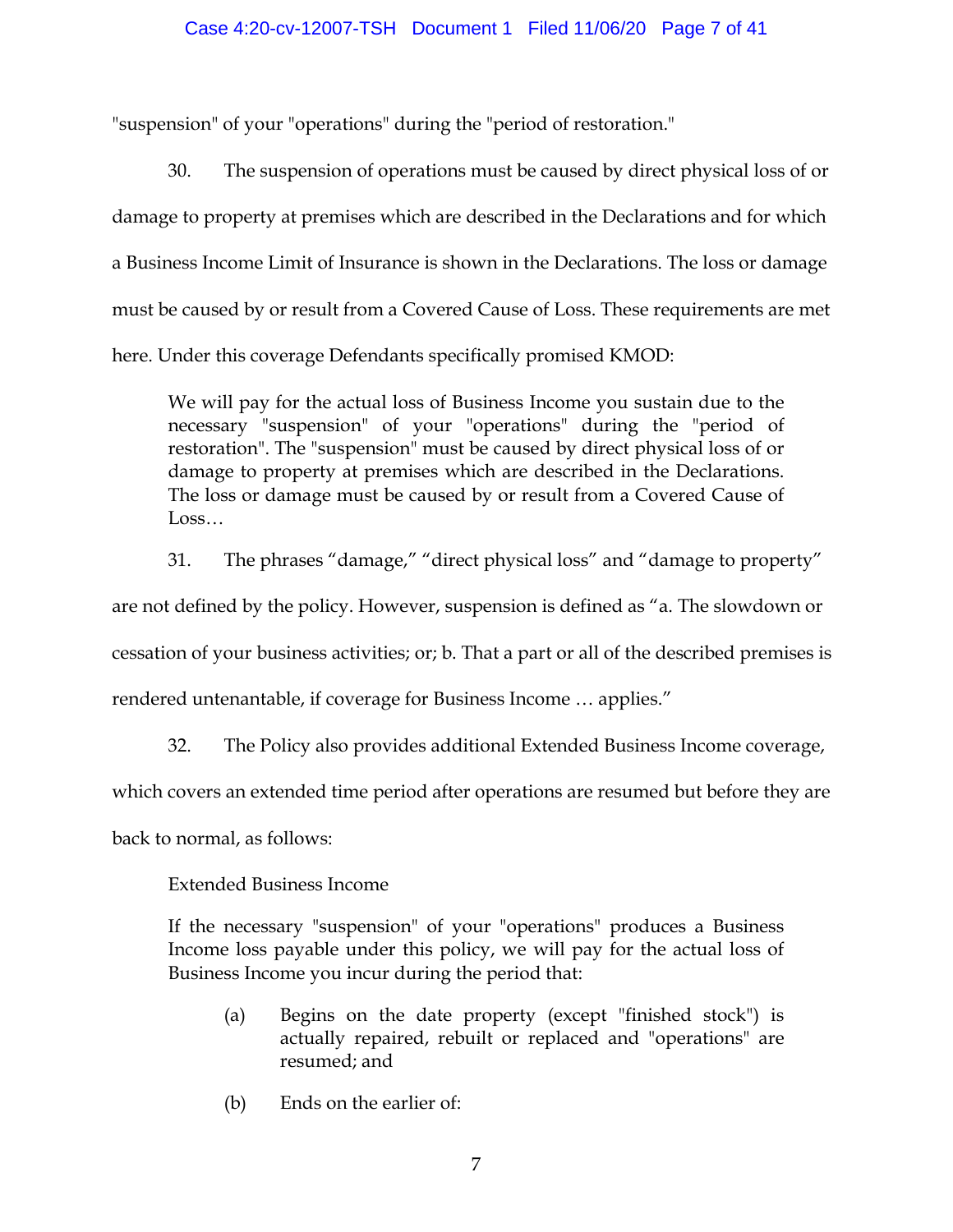(i) The date you could restore your "operations", with reasonable speed, to the level which would generate the business income amount that would have existed if no direct physical loss or damage had occurred; or (ii) 60 consecutive days after the date determined in  $(1)(a)$ above.

However, Extended Business Income does not apply to loss of Business Income incurred as a result of unfavorable business conditions caused by the impact of the Covered Cause of Loss in the area where the described premises are located. Loss of Business Income must be caused by direct physical loss or damage at the described premises caused by or resulting from any Covered Cause of Loss.

33. In addition to promising to pay for loss of Business Income, under the

Policy, Defendants also promised to pay for certain necessary "Extra Expense." Extra

Expense means expenses the policyholder incurs to, for example, minimize or offset the

suspension of business operations.

34. Finally, the Policy also provides additional "Civil Authority" coverage

under which Defendants will pay for loss of business income sustained when an action

by a civil authority prohibits access to the business:

(a) Civil Authority

We will pay for the actual loss of Business Income you sustain and necessary Extra Expense caused by action of civil authority that prohibits access to the described premises due to direct physical loss of or damage to property, other than at the described premises, caused by or resulting from any Covered Cause of Loss.

The coverage for Business Income will begin 72 hours after the time of that action and will apply for a period of up to three consecutive weeks after coverage begins.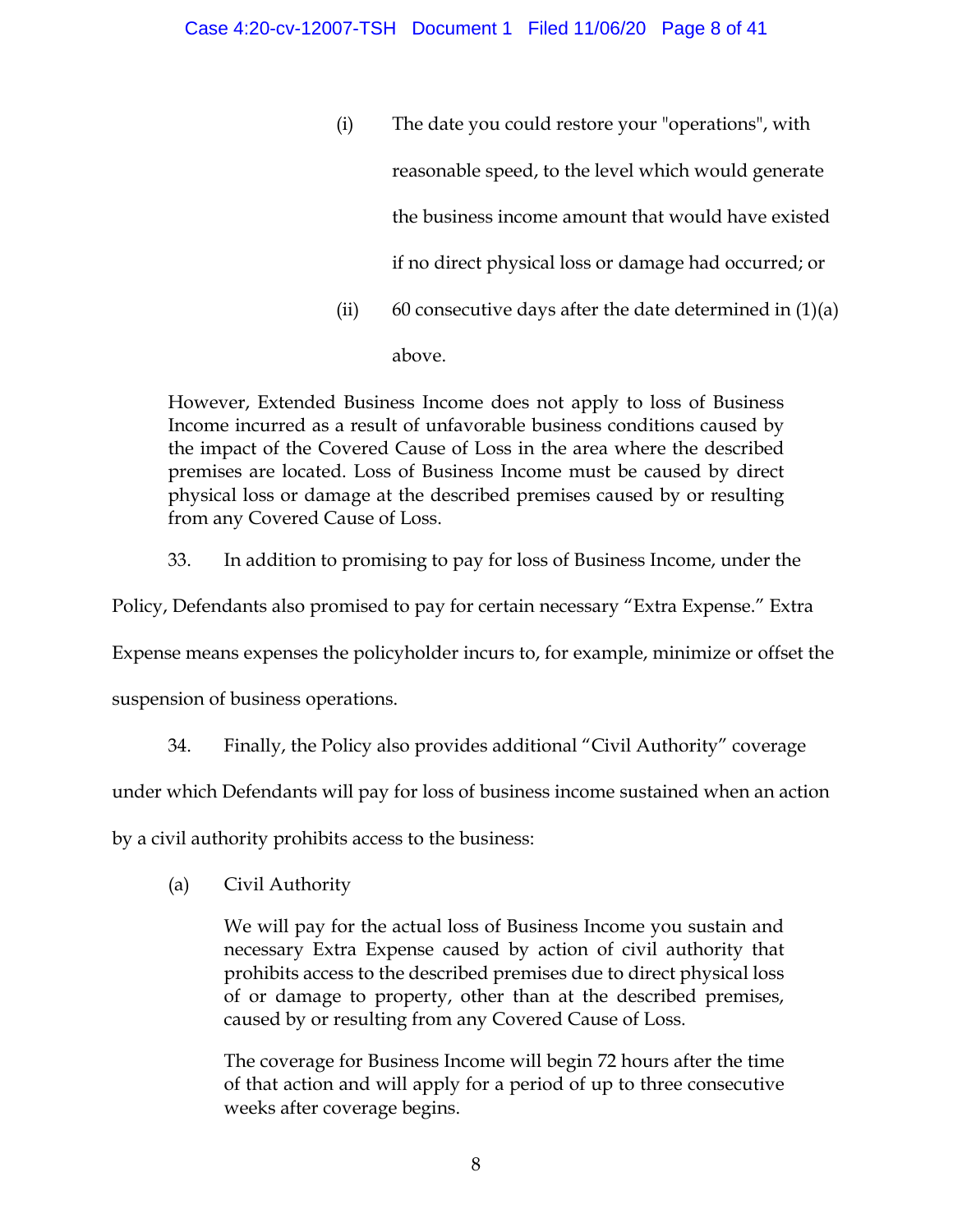#### Case 4:20-cv-12007-TSH Document 1 Filed 11/06/20 Page 9 of 41

35. The Business Income and Extra Expense coverage, as well as the Extended Business Income coverages, are separate, independent and not mutually exclusive of coverage for Civil Authority; thus, KMOD could theoretically recover under any one of these coverages or all of these coverages at the same time.

36. The Policies not contain any exclusions or limitations that would allow Defendants to deny coverage for the Plaintiff's business income losses and expenses.

#### *History of COVID-19*

37. On December 31, 2019, the World Health Organization reported people in China were becoming sick due to a mysterious form of pneumonia.

38. On January 11, 2020, China reported its first death from the mysterious form of pneumonia.

39. On January 21, 2020, the first confirmed case of the mysterious form of pneumonia was reported in the United States.

40. On January 30, 2020, for only the sixth time in its history, the World Health Organization (WHO), declared the outbreak of the mysterious form of pneumonia a Public Health Emergency of International Concern.

41. On February 11, 2020, the WHO announced COVID-19, also known as coronavirus disease, as the name for the new mysterious form of pneumonia.

42. On February 29, 2020, the first death caused by COVID-19 was reported in the United States.

43. On March 13, 2020, President Trump declared the outbreak of COVID-19 to be a national emergency.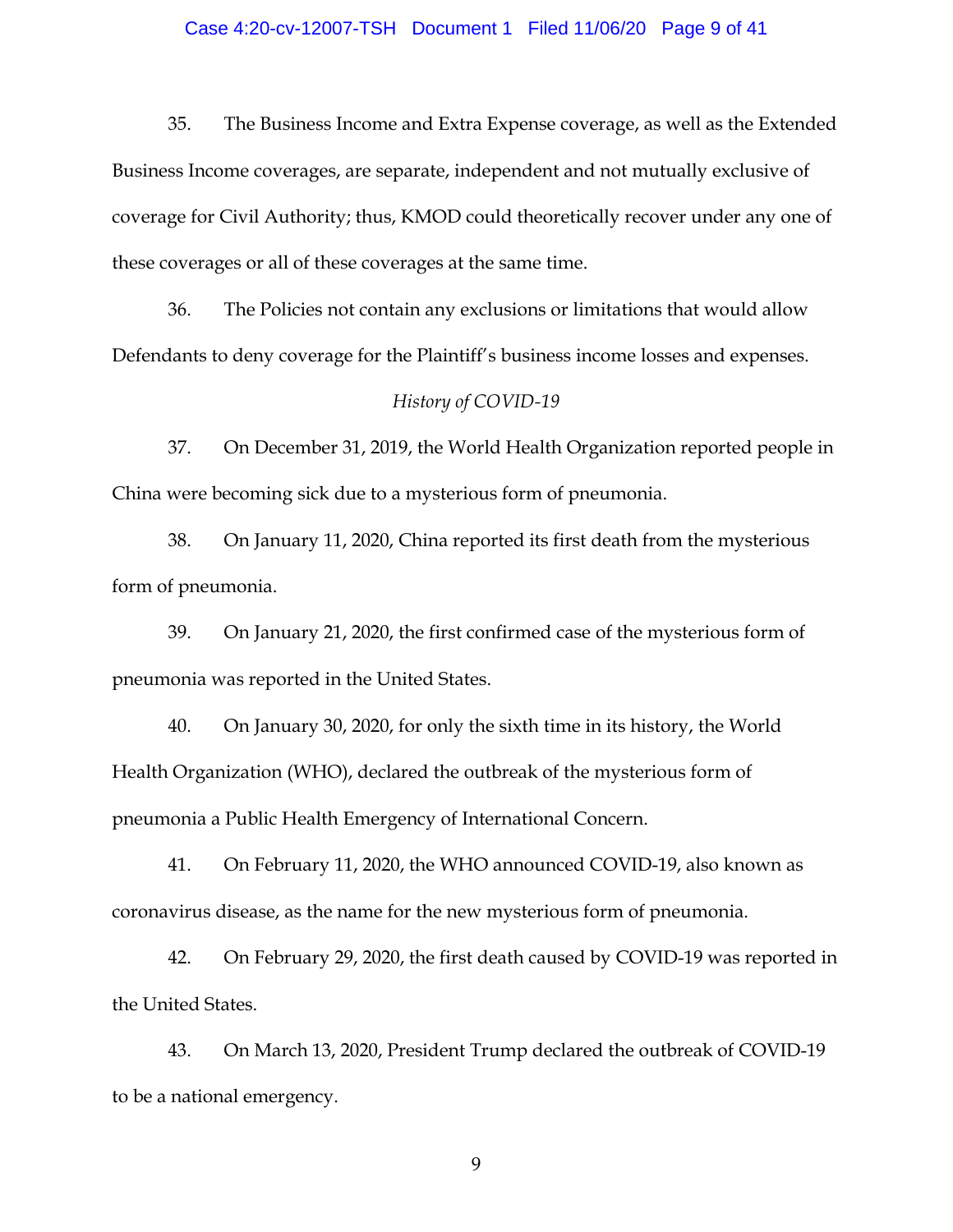## Case 4:20-cv-12007-TSH Document 1 Filed 11/06/20 Page 10 of 41

44. As of March 17, 2020, COVID-19 was reported to be present in every state in the United States.

45. As of March 26, 2020, the United States had more confirmed cases of COVID-19 than any other country in the world.

#### *Actions of Civil Authorities in North Carolina*

46. On March 10, 2020, Governor Roy Cooper issued an order for "adequate protection of lives and property of North Carolinians" recognizing that the spread of COVID-19 constitutes an emergency that affects the public health of the people of North Carolina[3](#page-9-0) and to declare a state of emergency in North Carolina stating, among other things, that the pandemic could be mitigated by the "cleaning and disinfecting" of property.

47. On March 23, 2020, the Governor issued an Emergency Order prohibiting the physical operation of gyms operating in North Carolina.[4](#page-9-1)

48. On March 27, 2020, the Governor issued an Emergency Stay At Home Order closing all non-essential business, including gyms, indefinitely.

49. On September 4, 2020, Governor Roy Cooper ordered that playgrounds, museums and gyms were allowed to open at only 30% capacity.

50. The actions of the State of North Carolina forced KMOD to cease, suspend, limit or otherwise lose the physical use of the insured premises to conduct business operations.

<span id="page-9-0"></span><sup>3</sup> *See* Exhibit C.

<span id="page-9-1"></span><sup>4</sup> *See* Exhibit D.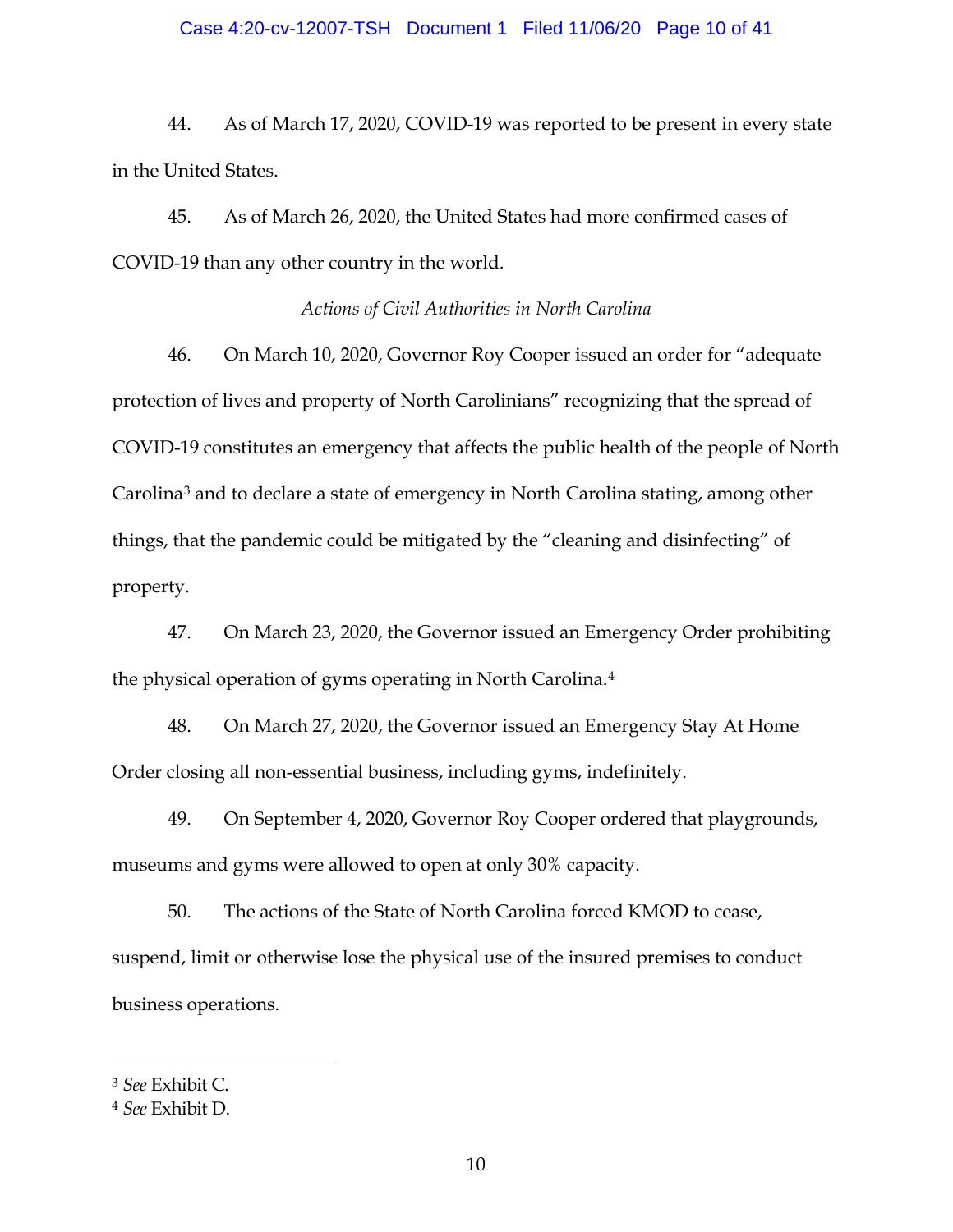#### Case 4:20-cv-12007-TSH Document 1 Filed 11/06/20 Page 11 of 41

#### *Impact of COVID-19 in North Carolina*

51. North Carolina's April 2020 unemployment rate was 12.2 percent, compared with 4.3 percent in March and 3.5 percent in February. By comparison, at the height of the Great Recession, North Carolina's unemployment rate was 10.9 percent.

52. Over 635,000 North Carolinians have filed Unemployment Insurance claims since March 15, 2020 when government shutdown orders prevented the physical use of businesses premises, thereby causing major job losses in North Carolina.

53. As of the filing of this complaint, 13 percent of the people working before the COVID-19 recession have submitted unemployment insurance claims, the fastest mass loss of jobs in North Carolina history.

#### *KMOD's Covered Losses*

54. Based on the state orders described above, KMOD was prevented from physically using its insured premises to conduct business as of March 16, 2020.

55. Indeed, even after KMOD was permitted to partially resume physical use of its insured premises under the state orders described above, it continued to suffer losses and incur extra operating expenses.

56. KMOD has suffered a suspension of normal business operations and a cessation of all operations on their premises, sustained losses of business income, and incurred extra expenses.

57. These losses and expenses have continued through the date of filing of this action.

58. These losses and expenses are not excluded from coverage under the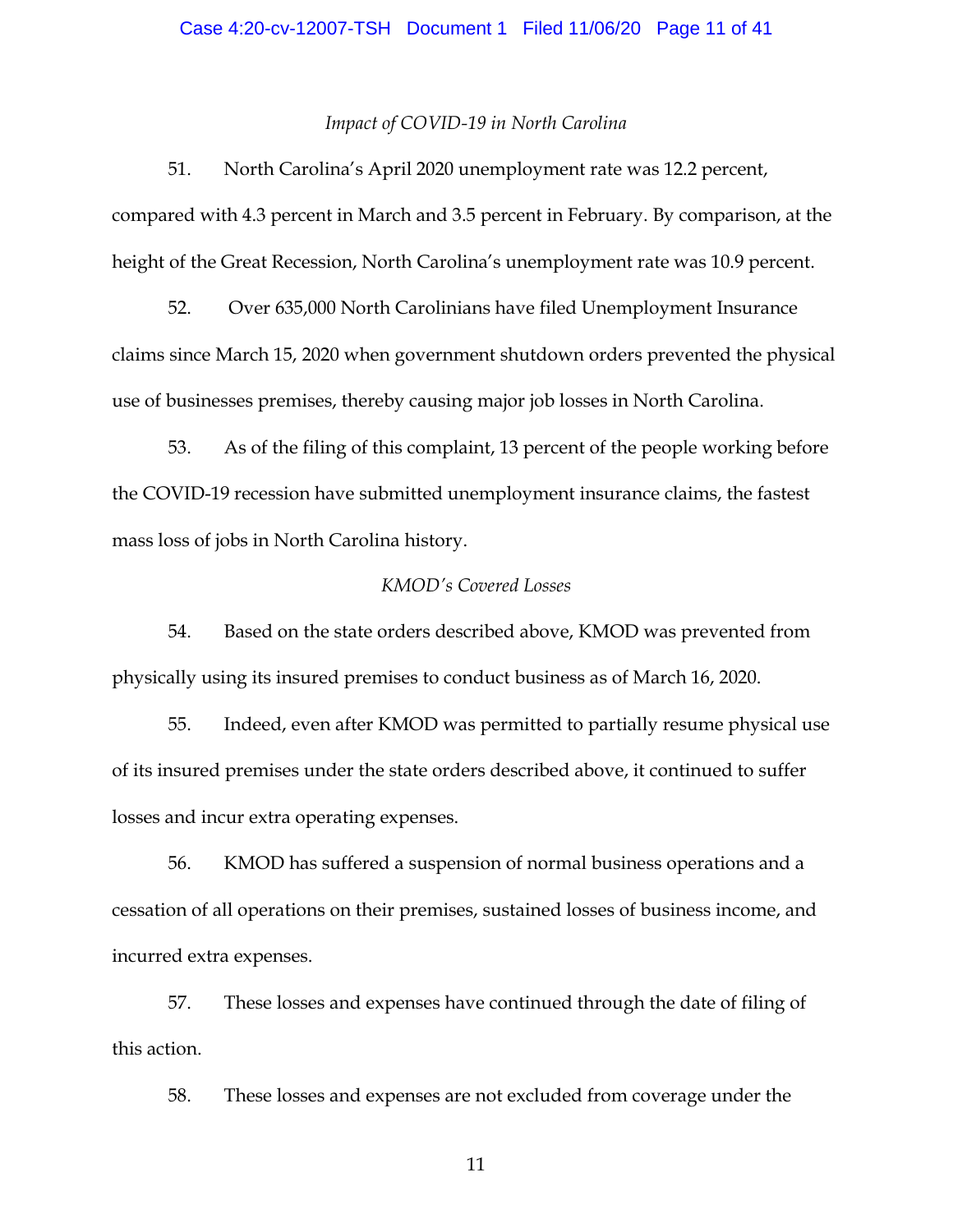## Case 4:20-cv-12007-TSH Document 1 Filed 11/06/20 Page 12 of 41

Policy, and because the Policy is an all-risk policy, and KMOD has complied with its contractual obligations, KMOD is entitled to payment for these losses and expenses.

59. While KMOD's policy contains the "Exclusion of Loss Due to Virus or Bacteria" Endorsement (CP 01 40 07 06), the exclusion does not apply because, among other things, KMOD's losses were not caused by a "virus, bacterium or other microorganism that induces or is capable of inducing physical distress, illness or disease." Rather, the factual and efficient proximate cause of KMOD's losses were precautionary measures taken by the State of North Carolina to prevent the spread of COVID-19 in the future, not actual contamination of the insured premises with any "virus, bacterium or other microorganism …"

60. KMOD has suffered a suspension and/or cessation of all normal business operations given the response to the global pandemic associated with the spread of COVID-19, including the actions of civil authority described herein.

61. Contrary to the plain language of the Policy, and to Defendants' corresponding promises and contractual obligations, Defendants have refused to pay for KMOD's losses and expenses under the terms of the Policy.[5](#page-11-0)

#### **CLASS ACTION ALLEGATIONS**

62. The class claims all derive directly from a single course of conduct by Defendants and their systematic, uniform, capricious and arbitrary refusal to pay insureds for covered losses resulting from the actions taken by civil authorities to

<span id="page-11-0"></span><sup>5</sup> *See* Exhibit E.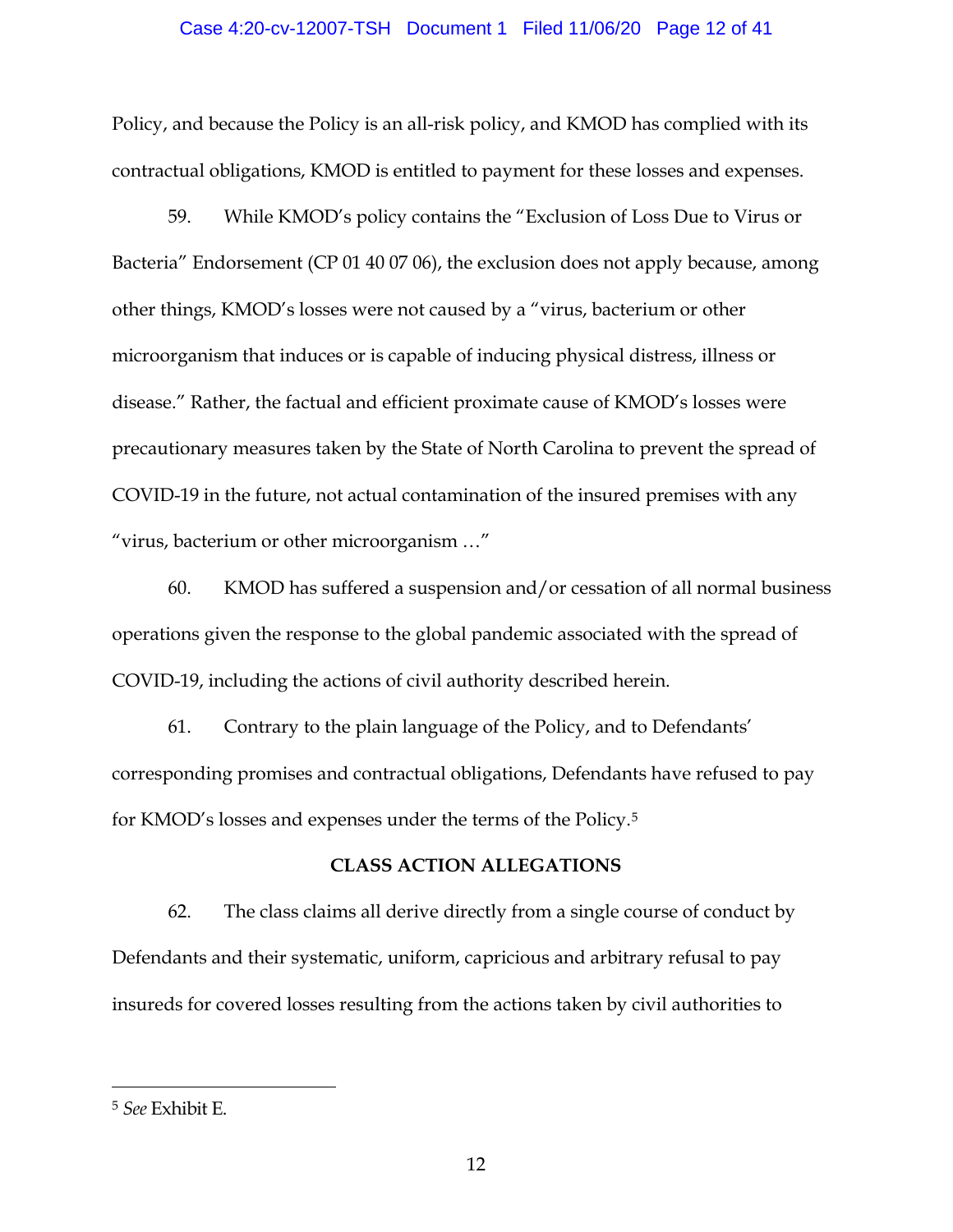#### Case 4:20-cv-12007-TSH Document 1 Filed 11/06/20 Page 13 of 41

suspend business operations.

63. KMOD brings this action pursuant to Rules 23(a), 23(b)(1), 23(b)(2), and/or  $23(b)(3)$ , as well as  $23(c)(4)$ , of the Federal Rules of Civil Procedure, individually and on behalf of all others similarly situated. This action satisfies the numerosity, commonality, typicality, adequacy, predominance, and superiority requirements of those provisions.

64. KMOD seeks to represent three nationwide classes as the Court may deem appropriate defined as:

- a) All gyms, health clubs and fitness centers that purchased Business Income and Extra Expense coverage under a policy of insurance issued by the Defendants covering any part of the period from March 1, 2020 through the present, that suffered a suspension of business operations due to government prohibitions on the physical use of their insured premises, that provided Defendants or their agents notice of a suspension of business operations due to government prohibitions on the physical use of their insured premises and for which the Defendants have failed to fully indemnify such losses ("the Business Income Coverage Class").
- b) All gyms, health clubs and fitness centers that purchased Extended Business Income coverage under a policy of insurance issued by the Defendants covering the period of March 2020 through the present, that provided Defendants or their agents notice of such extra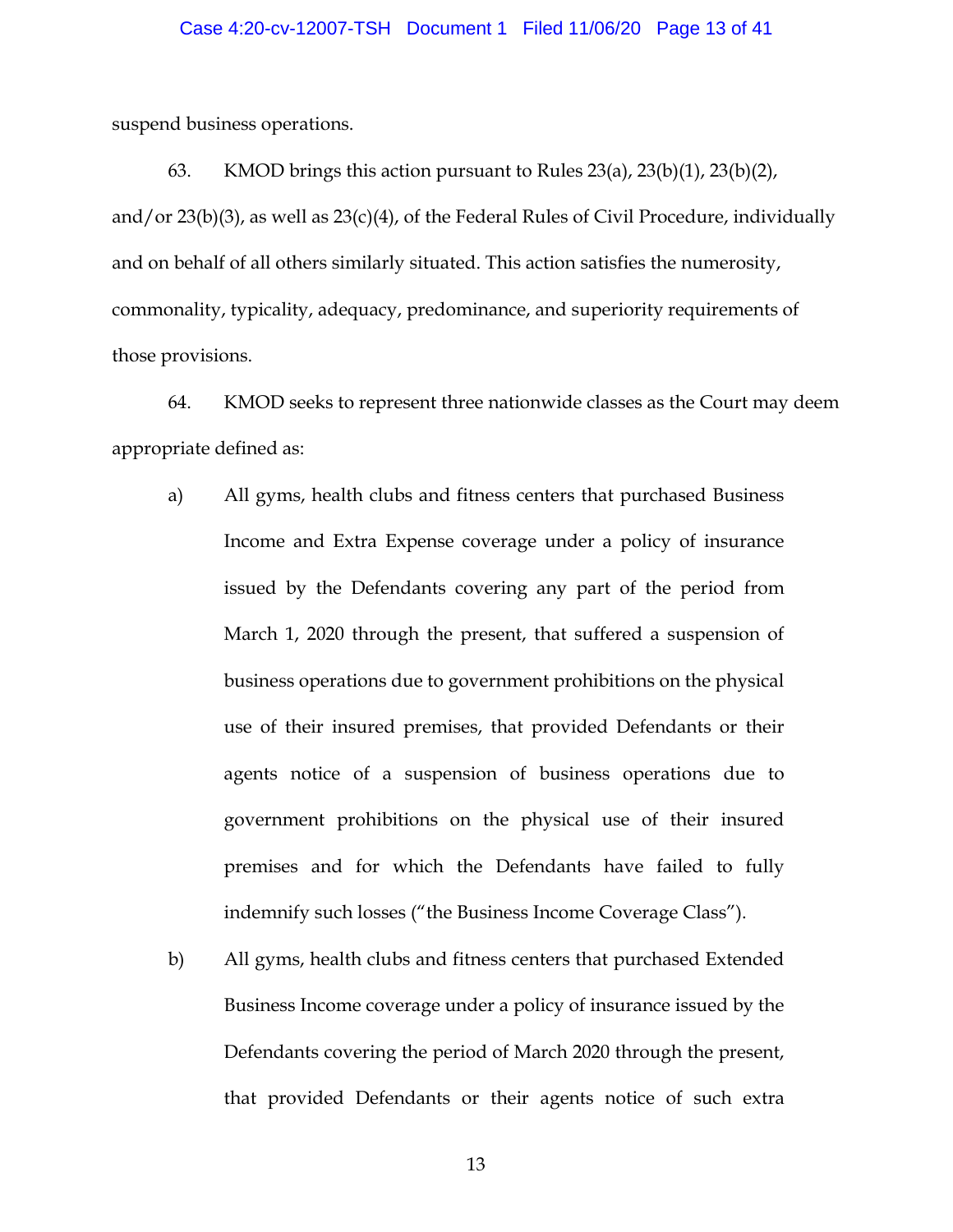expenses, and for which Defendants have failed to fully indemnify such losses ("the Extra Expense Coverage Class").

- c) All gyms, health clubs and fitness centers that purchased Civil Authority coverage under a policy of insurance issued by the Defendants covering the period of March 2020 through the present, that provided Defendants or their agents notice of such losses, and for which Defendants have failed to fully indemnify such losses ("the Civil Authority Coverage Class").
- 65. Plaintiff also seeks to represent a Massachusetts subclass, defined as: All businesses in Massachusetts that purchased Business Income and Extra Expense, Extra Expense, and/or Civil Authority coverage under a property insurance policy issued by Defendants, covering the period of March 2020 through the present, that suffered an actual loss of Business Income and/or Extra Expense due to a suspension of business operations, that provided Defendants or their agents notice of such losses, and for which Defendants have failed to fully indemnify such losses ("the Massachusetts Subclass").

66. Excluded from each defined proposed Classes are Defendants and any of their members, affiliates, parents, subsidiaries, officers, directors, employees, successors, or assigns; governmental entities; Class Counsel and their employees; and the judicial officers and Court staff assigned to this case and their immediate family members.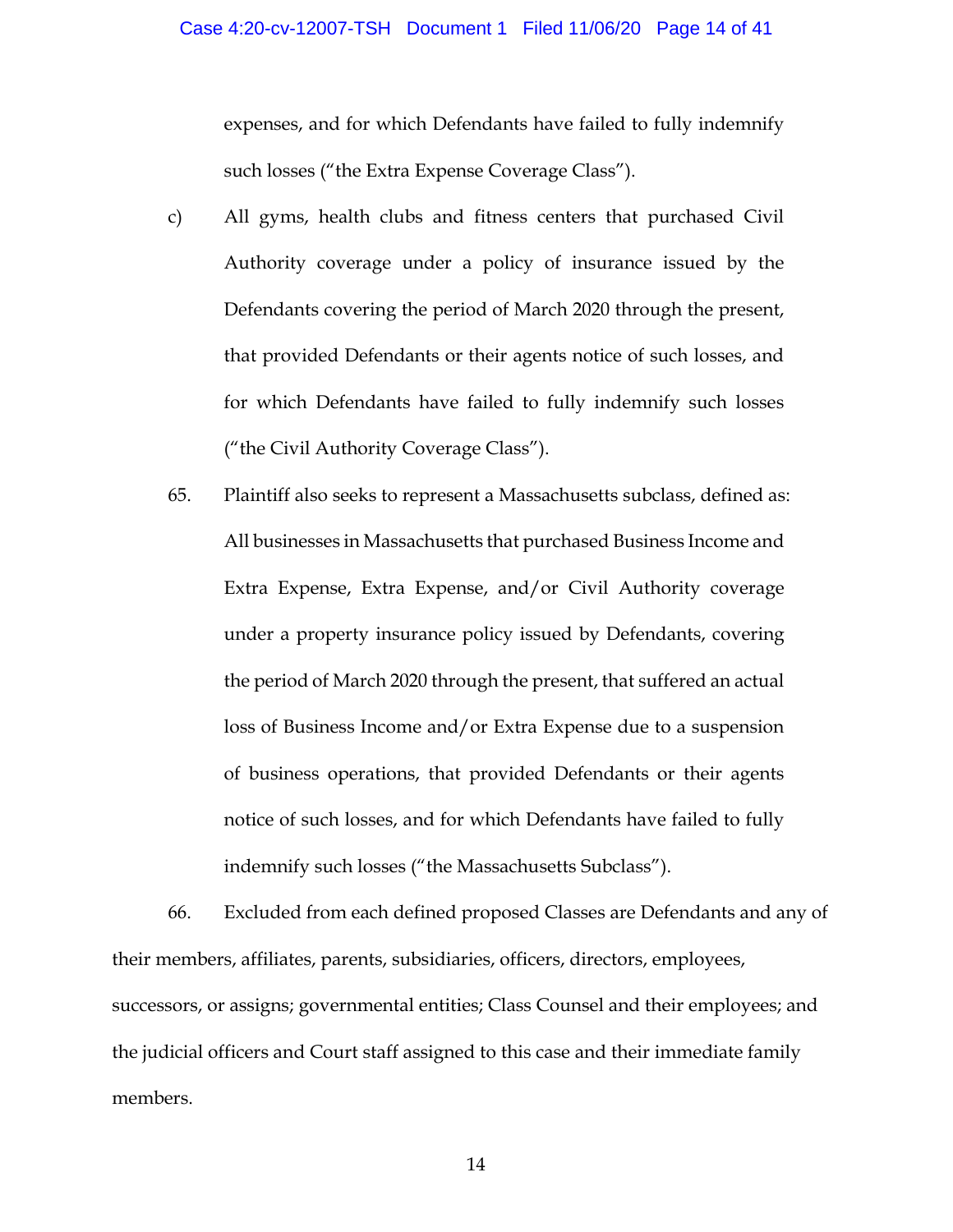#### Case 4:20-cv-12007-TSH Document 1 Filed 11/06/20 Page 15 of 41

67. KMOD reserves the right to modify, expand, or amend the definitions of the proposed Classes, as appropriate, during the course of this litigation.

68. This action has been brought and may properly be maintained on behalf of each Class proposed herein under the criteria of Rule 23 of the Federal Rules of Civil Procedure.

#### *Numerosity and Ascertainability*

69. This action satisfies the requirements of Fed. R. Civ. P. 23(a)(1). The members of each proposed Class are so numerous that individual joinder of all Class members is impracticable. There are, at a minimum, hundreds, if not thousands, of members of each proposed Class, and these individuals and entities are spread out across the Commonwealth and the United States.

70. The identity of Class members is ascertainable, as the names and addresses of all Class members can be identified in Defendants' or their agents' books and records. Class members may be notified of the pendency of this action by recognized, Court-approved notice dissemination methods, which may include U.S. mail, electronic mail, internet postings, and/or published notice.

### *Predominance of Common Issues*

71. This action satisfies the requirements of Fed. R. Civ. P. 23(a)(2) and 23(b)(3) because this action involves common questions of law and fact that predominate over any questions affecting only individual Class members. Defendants issued the same or substantially similar all-risk policies using the same or similar coverage forms to all the members of each proposed Class in exchange for payment of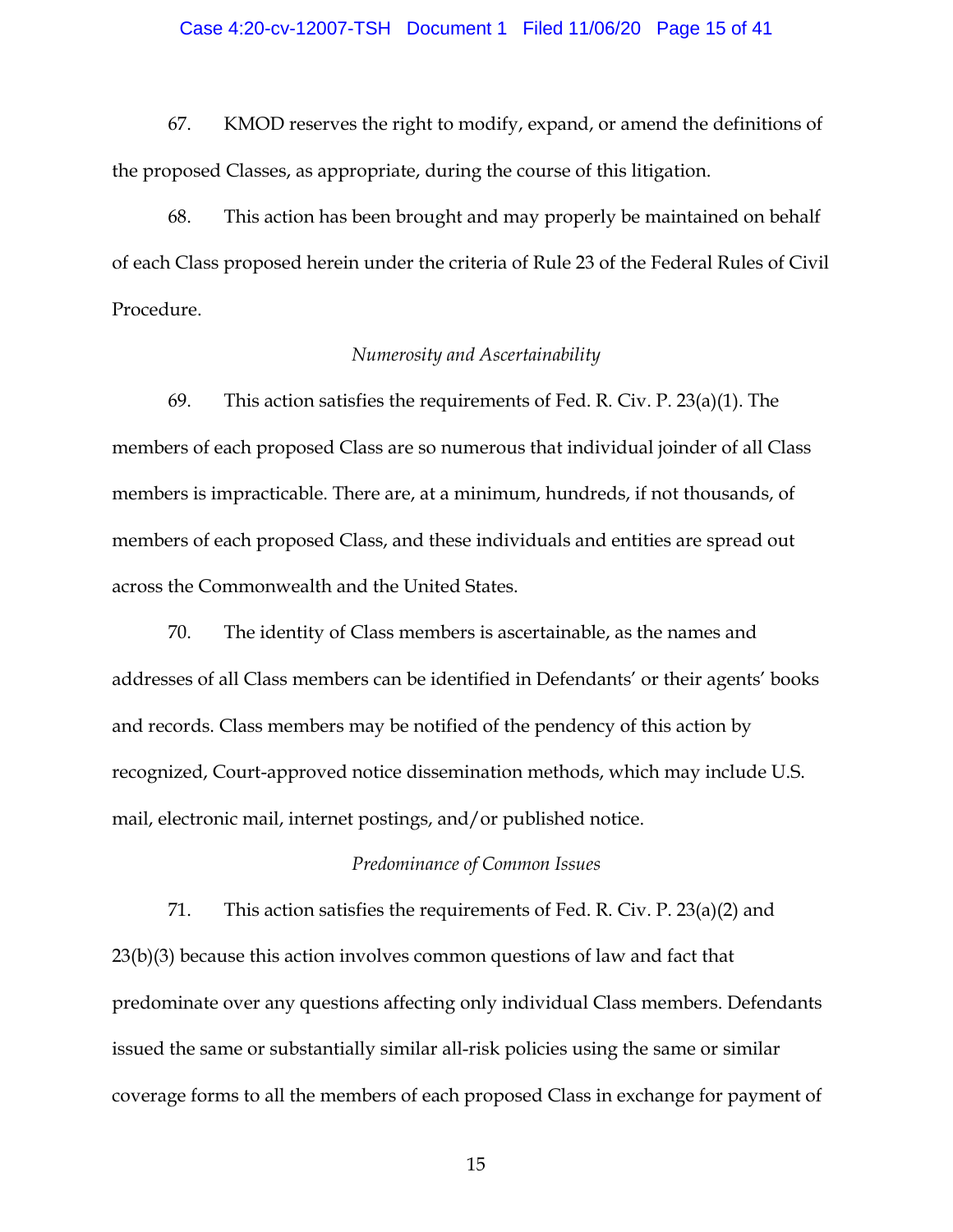#### Case 4:20-cv-12007-TSH Document 1 Filed 11/06/20 Page 16 of 41

premiums by the Class members. The questions of law and fact affecting all Class members include, without limitation, the following:

- a) Whether KMOD and the Class members suffered a covered cause of loss under the policies issued to members of the Class;
- b) Whether Defendants wrongfully, capriciously and arbitrarily denied all claims based on the facts set forth herein;
- c) Whether Defendants' Business Income coverage applies based on the facts set forth herein;
- d) Whether Defendants' Civil Authority coverage applies to a loss of Business Income based on the facts set forth herein;
- e) Whether Defendants' Extra Expense coverage applies to efforts to avoid or minimize a loss caused by the suspension of business based on the facts set forth herein;
- f) Whether Defendants have breached their contracts of insurance through a uniform and blanket denial of all claims for business losses based on the facts set forth herein;
- g) Whether the Defendants acted in bad faith, breached their contract and breached the duty of good faith and fair dealing through a uniform and blanket denial of all claims for business losses based on the facts set forth herein; and
- h) Whether KMOD and the Class members suffered damages as a result of Defendants' actions; and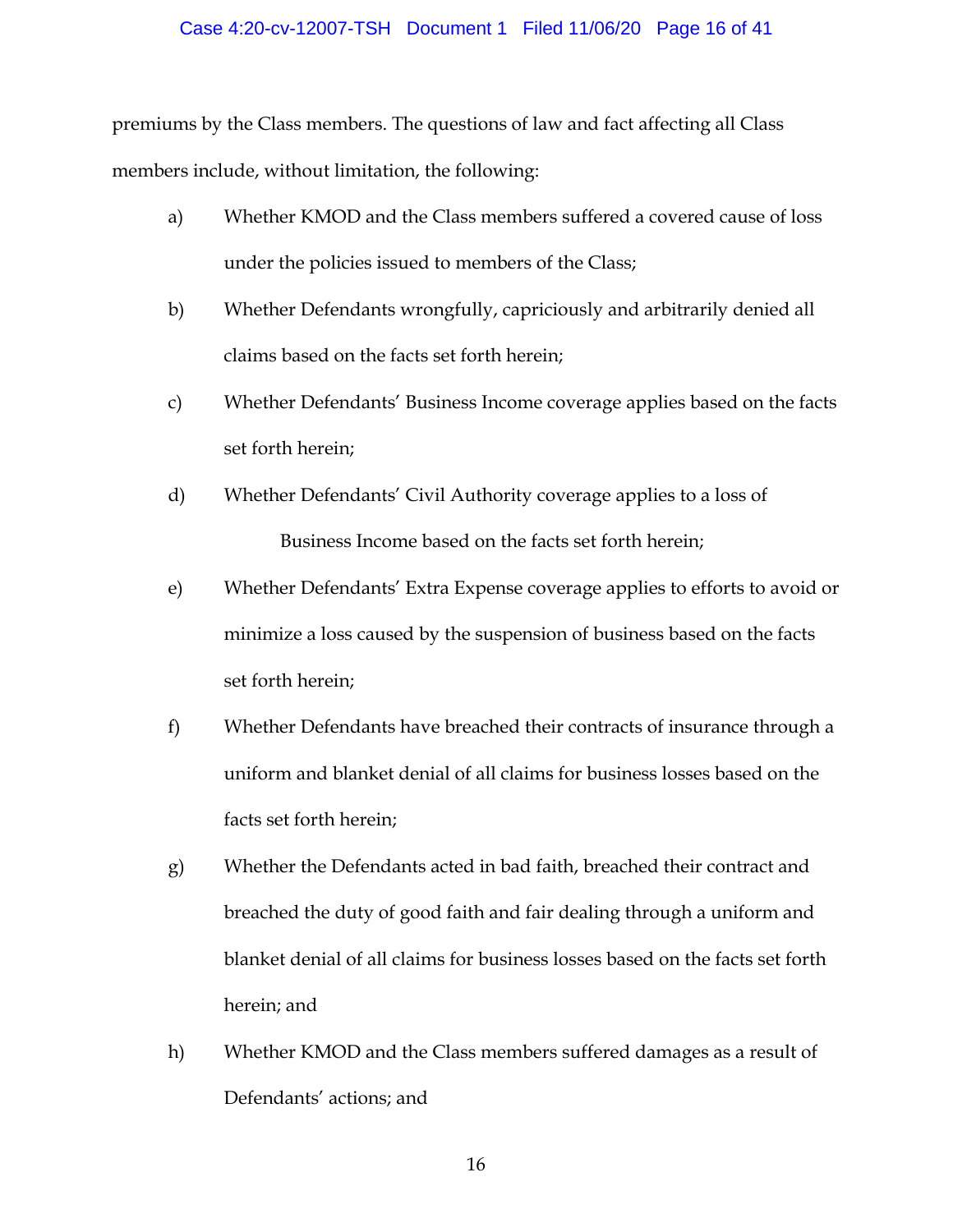i) Whether KMOD and the Class members are entitled to an award of reasonable attorneys' fees, interest, and costs.

## *Typicality*

72. This action satisfies the requirements of Fed. R. Civ. P. 23(a)(3) because KMOD's claims are typical of the claims of the Class members and arise from the same course of conduct by Defendants. KMOD and the other Class members are all similarly affected by Defendants' refusal to pay under their Policies, which are representative of the same or similar all-risk policies issued by the Defendants. KMOD's claims are based upon the same legal theories as those of the other Class members. KMOD and the other Class members sustained damages as a direct and proximate result of the same wrongful practices in which Defendants engaged. The relief KMOD seeks is typical of the relief sought for the absent Class members.

### *Adequacy of Representation*

73. This action satisfies the requirements of Fed. R. Civ. P. 23(a)(4) because KMOD will fairly and adequately represent and protect the interests of Class members. KMOD has retained counsel with substantial experience in prosecuting complex class action and insurance coverage litigation.

74. KMOD and its counsel are committed to vigorously prosecuting this action on behalf of the Class members and have the financial resources to do so. Neither KMOD nor its counsel has interests adverse to those of the Class members.

> *Inconsistent or Varying Adjudications and the Risk of Impediments to Other Class Members' Interests*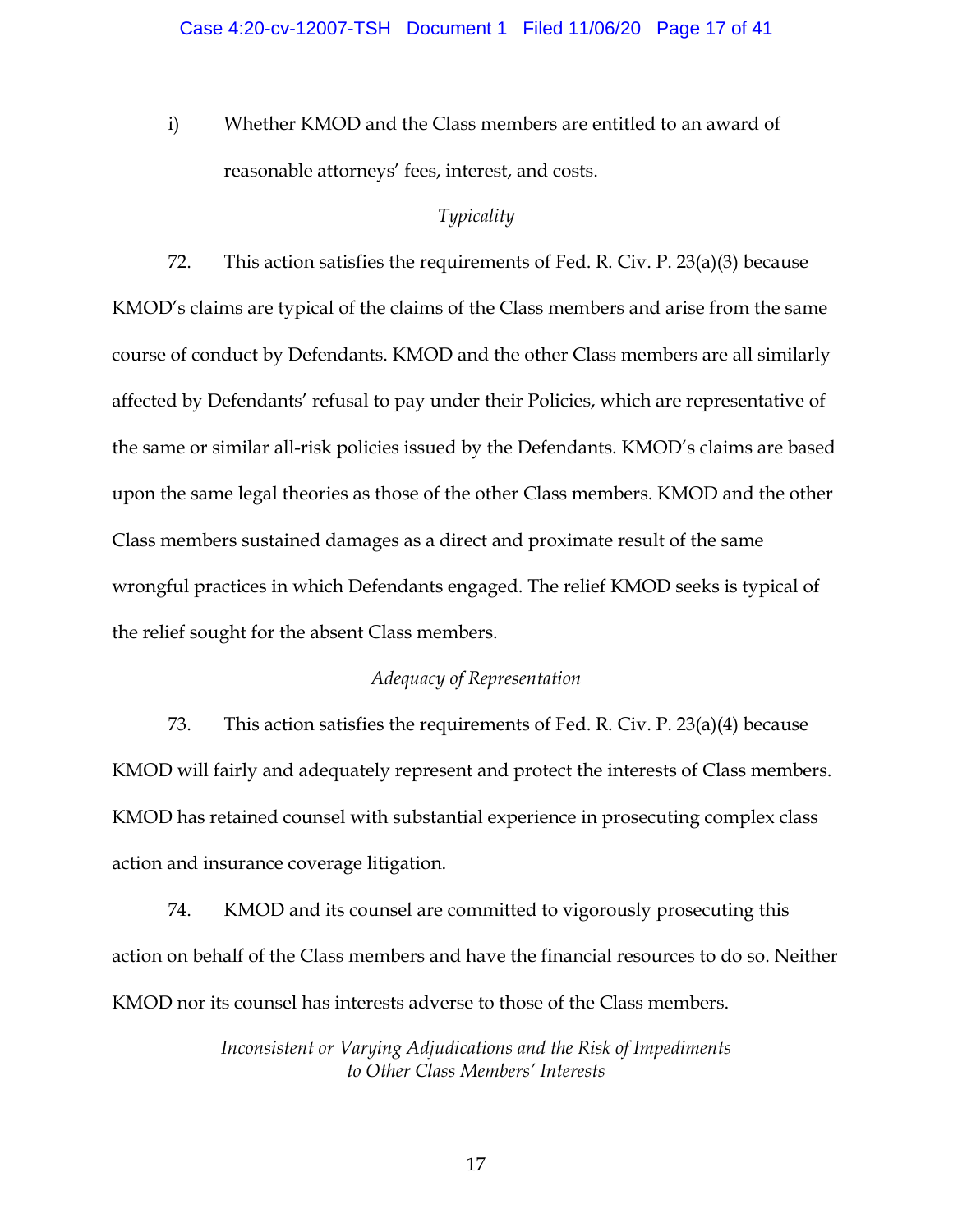## Case 4:20-cv-12007-TSH Document 1 Filed 11/06/20 Page 18 of 41

75. This action satisfies the requirements of Fed. R. Civ. P. 23(b)(1). KMOD seeks class-wide adjudication as to the interpretation and scope of Defendants' insurance policies. Upon information and belief, all insurance policies issued by the Defendants to the classes insure the same categories of losses, and use the same language and forms with regard to the threshold issues of coverage presented by this complaint. The prosecution of separate actions by individual members of the proposed Classes would create an imminent risk of inconsistent or varying adjudications that would establish incompatible standards of conduct for Defendants, despite the use of identical policy language to define their obligations.

> *Final Injunctive and/or Corresponding Declaratory Relief with respect to the Class is Appropriate*

76. This action satisfies the requirements of Fed. R. Civ. P. 23(b)(2) because Defendants acted or refused to act on grounds generally applicable to KMOD and the members of the Classes, thereby making appropriate final injunctive and/or corresponding declaratory relief with respect to the Class members. The Class' claims all derive directly from Defendants' systematic, uniform, capricious and arbitrary refusal to pay insureds for losses suffered due to government prohibitions on the use of insured premises in response to the pandemic associated with the spread of COVID-19. Defendants' actions or refusal to act are grounded upon the same generally applicable legal theories.

#### *Superiority*

77. This action satisfies the requirements of Fed. R. Civ. P. 23(b)(3) because a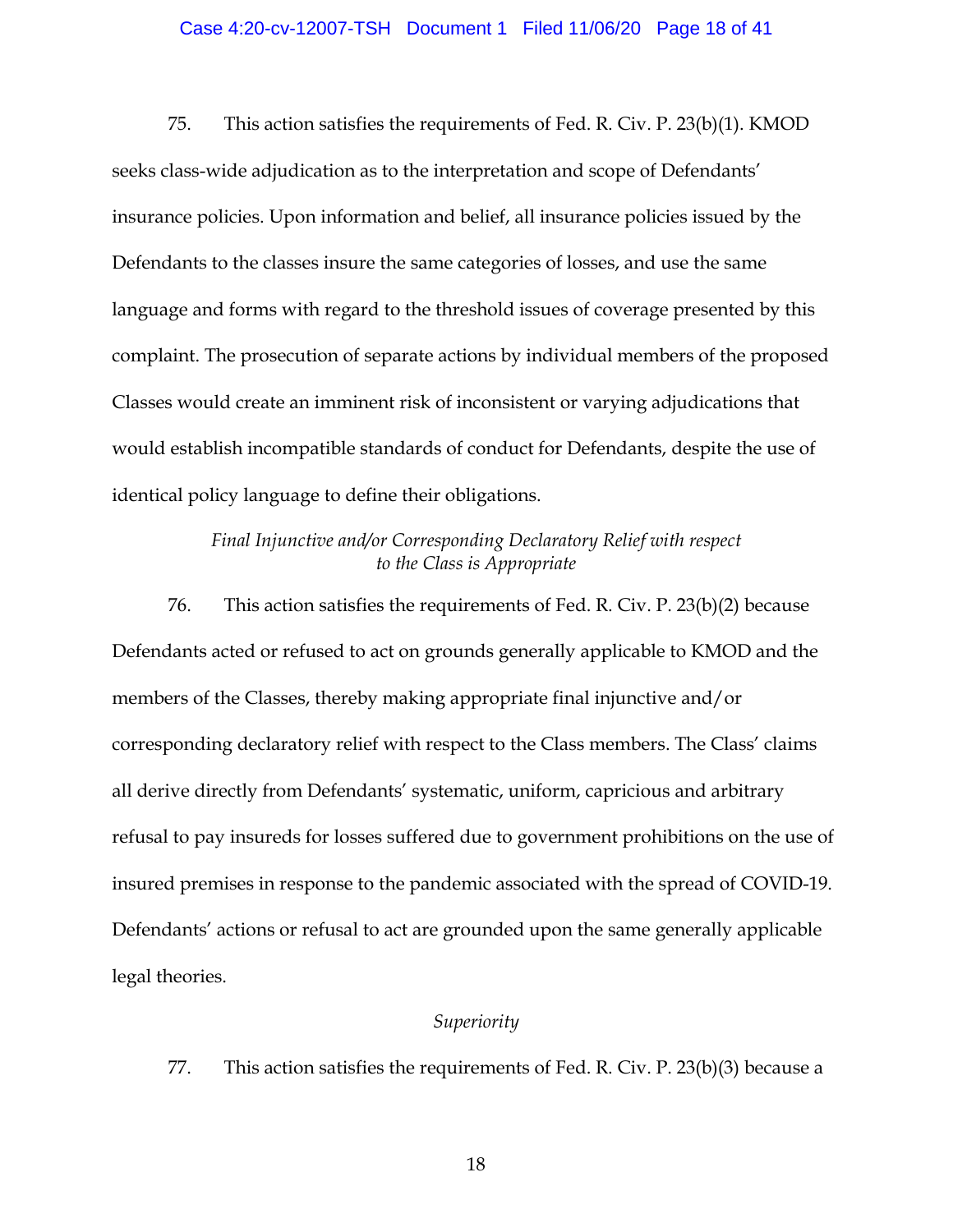## Case 4:20-cv-12007-TSH Document 1 Filed 11/06/20 Page 19 of 41

class action is superior to other available methods for the fair and efficient group-wide adjudication of this controversy. The common questions of law and of fact regarding Defendants' conduct and the interpretation of the common language in their insurance policies predominate over any questions affecting only individual Class members.

78. Because the damages suffered by certain individual Class members may be relatively small, the expense and burden of individual litigation would make it very difficult for all individual Class members to redress the wrongs done to each of them individually, such that many Class members would have no rational economic interest in individually controlling the prosecution of specific actions, and the burden imposed on the judicial system by individual litigation by even a small fraction of the Class would be enormous, making class adjudication the superior alternative under Fed. R. Civ. P.  $23(b)(3)(A)$ .

79. The conduct of this action as a class action presents far fewer management difficulties, far better conserves judicial resources and the parties' resources, and far more effectively protects the rights of each Class member than would piecemeal litigation. Compared to the expense, burdens, inconsistencies, economic infeasibility, and inefficiencies of individualized litigation, the challenges of managing this action as a class action are substantially outweighed by the benefits to the legitimate interests of the parties, the Court, and the public of class treatment in this Court, making class adjudication superior to other alternatives, under Fed. R. Civ. P.  $23(b)(3)(D)$ .

80. KMOD is not aware of any obstacles likely to be encountered in the management of this action that would preclude its maintenance as a class action. Rule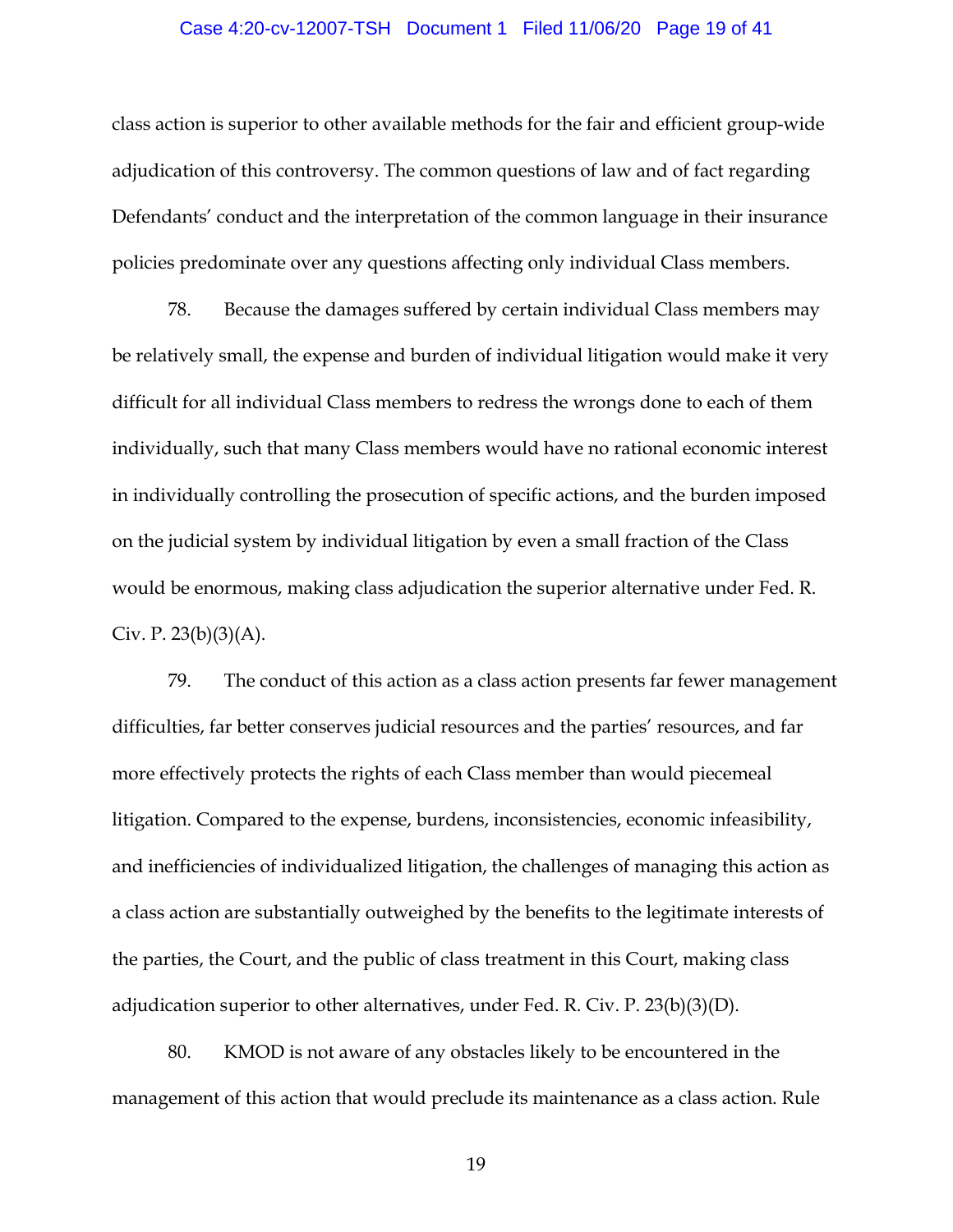## Case 4:20-cv-12007-TSH Document 1 Filed 11/06/20 Page 20 of 41

23 provides the Court with authority and flexibility to maximize the efficiencies and benefits of the class mechanism and reduce management challenges. The Court may, on motion of KMOD or on its own determination, certify nationwide, statewide and/or multistate classes for claims sharing common legal questions; utilize the provisions of Rule  $23(c)(4)$  to certify any particular claims, issues, or common questions of fact or law for class-wide adjudication; certify and adjudicate bellwether class claims; and utilize Rule 23(c)(5) to divide any Class into subclasses.

## **CAUSES OF ACTION COUNT I: DECLARATORY JUDGMENT (On behalf of the Business Income Coverage Class)**

81. KMOD brings this Count both individually and on behalf of the other members of the Business Income Coverage Class.

82. Under 28 U.S.C. §§ 2201 and 2202, this Court has jurisdiction to declare the rights and other legal relations of the parties in dispute.

83. KMOD's Policy, as well as the policies of other Business Income Coverage Class members, are insurance contracts under which Defendants were paid premiums in exchange for promises to pay Class members' losses for claims covered by the policies.

84. In the policies, Defendants promised to pay for losses of business income and extra expense sustained as a result of perils not excluded under the policies. Specifically, Defendants promised to pay for losses of business income and extra expense sustained as a result of a suspension of business operations during the period of restoration.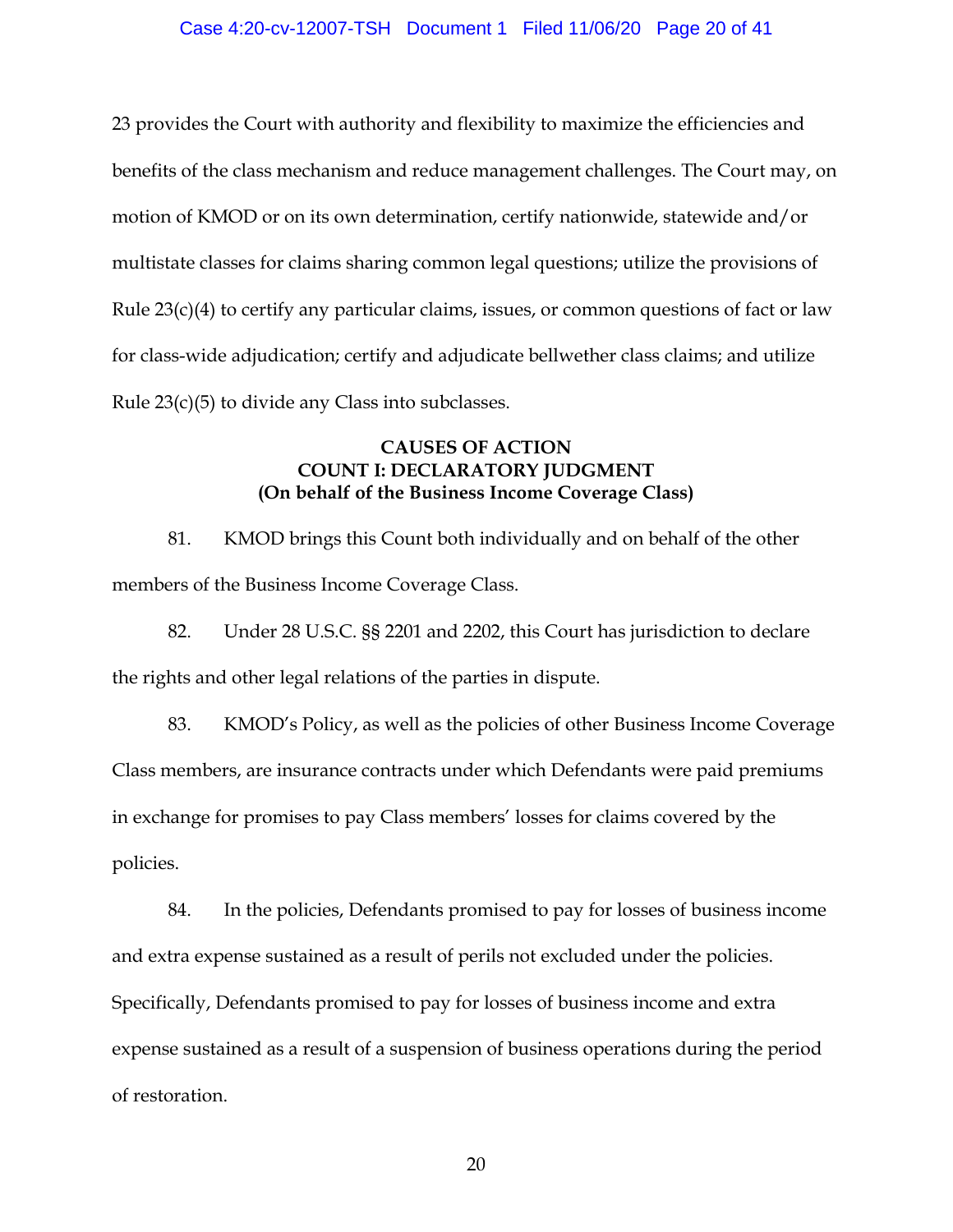#### Case 4:20-cv-12007-TSH Document 1 Filed 11/06/20 Page 21 of 41

85. KMOD and Class members suffered direct physical loss of or damage to KMOD's insured premises and other Class members' insured premises, resulting in interruptions or suspensions of business operations at the locations. These suspensions and interruptions have caused KMOD and Class members to suffer losses of business income and extra expense.

86. These suspensions and interruptions, and the resulting losses, triggered business income and extra expense coverage under the Policy and other Class members' policies.

87. KMOD and the other Class members have complied with all applicable provisions of their Policy, including payment of premiums.

88. Defendants, without justification, denied that the Policy and other Class members' policies provide coverage for these losses.

89. KMOD seeks a Declaratory Judgment that their Policies and other Class members' policies provide coverage for the losses of business income and extra expense attributable to the facts set forth above.

90. An actual case or controversy exists regarding KMOD and other Class members' rights and Defendants' obligations to reimburse KMOD and other Class members for the full amount of these losses. Accordingly, the Declaratory Judgment sought is justiciable.

**WHEREFORE**, KMOD requests that this Court enter a Declaratory Judgment declaring that the Policies and other Class members' policies provide coverage for Class members' losses of business income.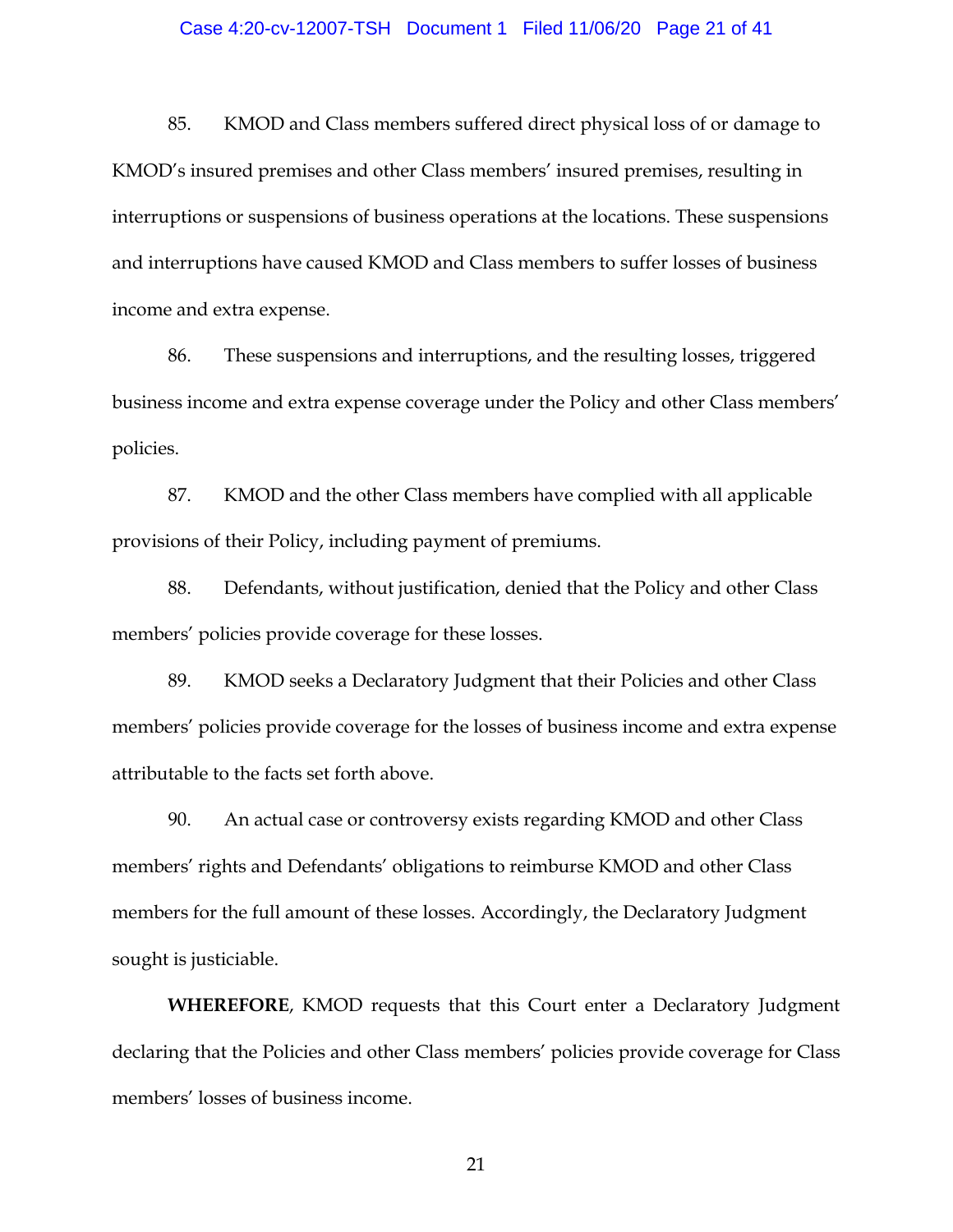## **COUNT II: BREACH OF CONTRACT (On behalf of the Business Income Coverage Class)**

91. KMOD brings this Count both individually and on behalf of the other members of the Business Income Coverage Class.

92. KMOD's policy, as well as the policies of other Business Income Coverage Class members, are insurance contracts under which Defendants were paid premiums in exchange for promises to pay Class members' losses for claims covered by the Policy.

93. In the policies, Defendants promised to pay for losses of business income and extra expense incurred as a result of perils not excluded under the policies. Specifically, Defendants promised to pay for losses of business income and extra expense sustained as a result of a suspension of business operations during the period of restoration.

94. KMOD and Class members have suffered a direct physical loss of or damage to KMOD's insured premises and other Class members' insured premises as a result of interruptions or suspensions of business operations at these premises. These interruptions and suspensions have caused Class members to suffer losses of business income and extra expense.

95. These losses triggered business income and extra expense coverage under both the Policy and other Class members' policies.

96. KMOD and the other Class members have complied with all applicable provisions of their Policy, including payment of premiums.

97. Defendants have denied coverage and refused performance under the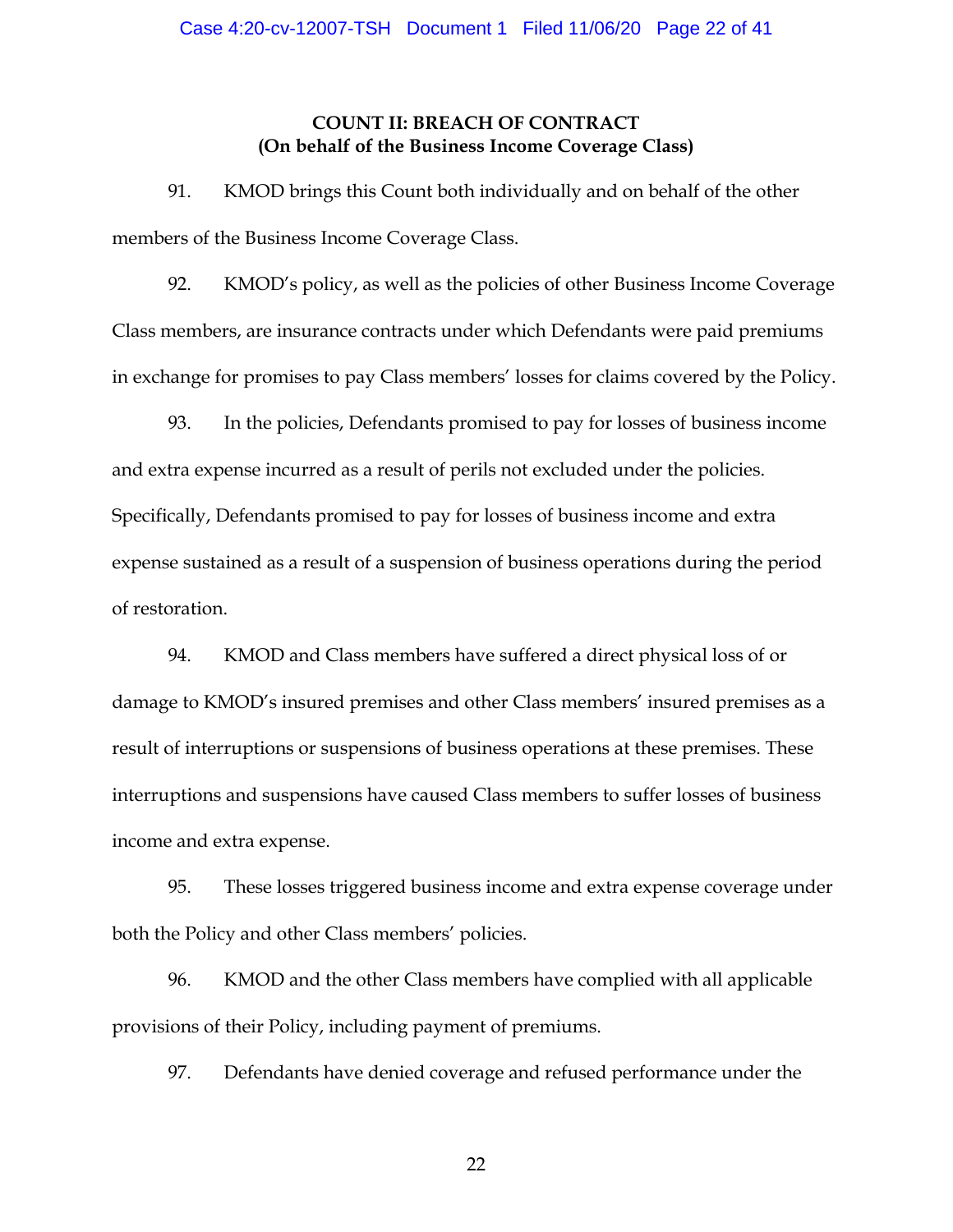## Case 4:20-cv-12007-TSH Document 1 Filed 11/06/20 Page 23 of 41

Policy and other Class members' policies by denying coverage for these losses and expenses. Accordingly, Defendants are in breach of the Policy and other Class members' policies.

98. As a result of Defendants' breaches of the Policy and other Class members' policies, KMOD and other Class members have suffered actual and substantial damages for which Defendants are liable.

**WHEREFORE**, KMOD, both individually and on behalf of other Class members, seeks compensatory damages resulting from Defendants' breaches of their Policy and other Class Members' policies and seeks all other relief deemed appropriate by this Court.

# **COUNT III: BAD FAITH BREACH OF CONTRACT AND THE DUTY OF GOOD FAITH AND FAIR DEALING (On behalf of the Business Income Coverage Class)**

99. KMOD brings this Count both individually and on behalf of the other members of the Business Income Coverage Class.

100. KMOD's policy, as well as the policies of other Business Income Coverage Class members, are insurance contracts under which Defendants were paid premiums in exchange for promises to pay Class members' losses for claims covered by the policies.

101. In the Policy, Defendants promised to pay for losses of business income and extra expense incurred as a result of perils not excluded under the policies. Specifically, Defendants promised to pay for losses of business income and extra expense sustained as a result of a suspension of business operations during the period of restoration.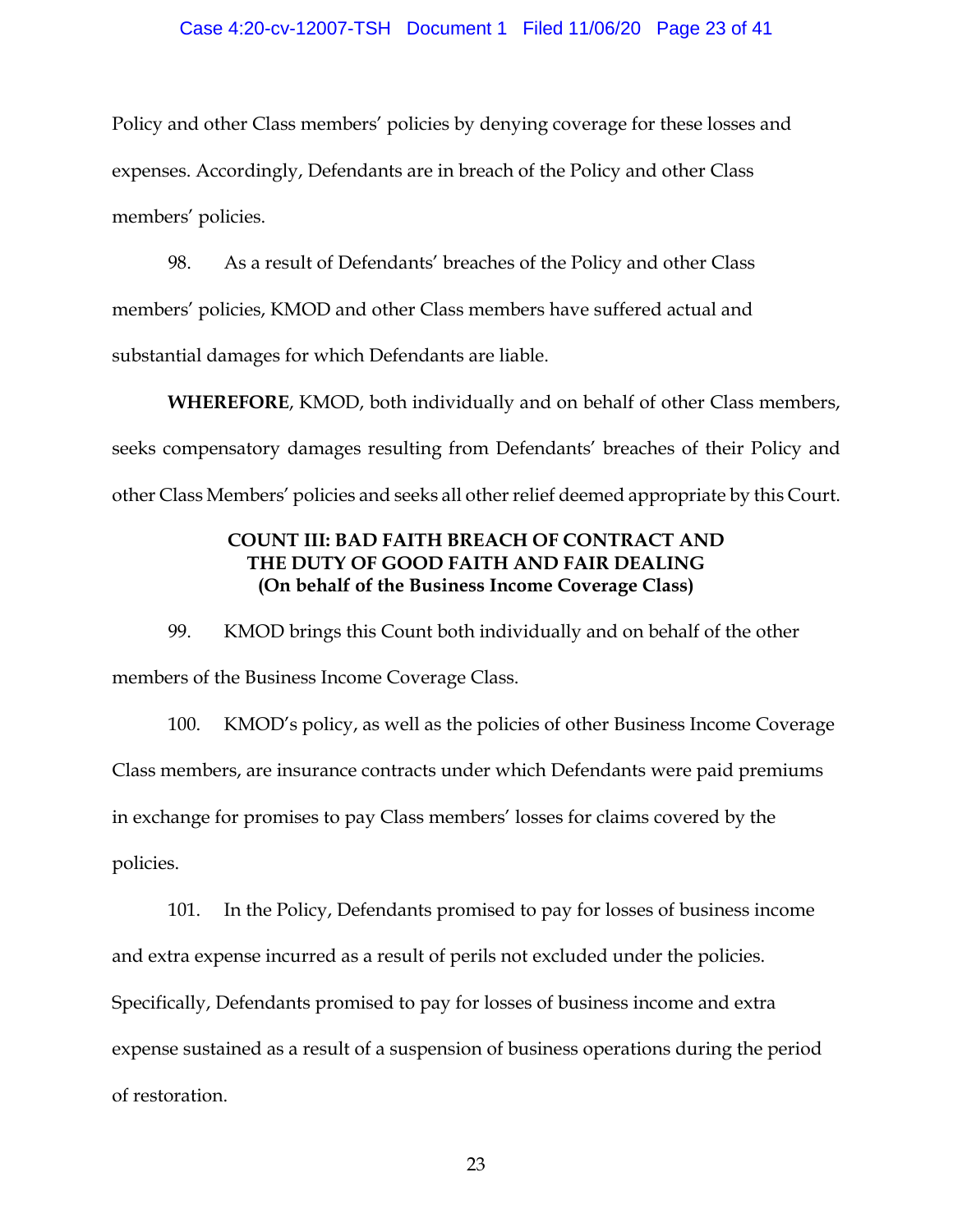## Case 4:20-cv-12007-TSH Document 1 Filed 11/06/20 Page 24 of 41

102. KMOD and Class members suffered an actual loss of business income and extra expense to the necessary suspension of KMOD's gyms and other Class members' business operations at insured premises and said suspension(s) were caused by direct physical loss of and damage to KMOD's gyms and other Class members' insured premises caused by or resulting from Covered Causes of Loss under the policy and other Class members' policies. These actual losses, therefore, triggered Business Income and Extra Expense coverage under both the policy and other Class members' policies.

103. These Covered Causes of Loss were direct, physical and foreseeable causes of loss under the policy and other Class members' policies and they each caused, and/or resulted in, dangerous physical conditions at, and physical injuries to, KMOD's gyms, other Class members' insured premises and property immediately adjacent to each. The subject Covered Causes of Loss pose a serious risk to and endanger(ed) the public's health, safety and property and rendered KMOD's gyms and other Class members' insured premises unusable and/or uninhabitable; thus, mandating a suspension of business operations.

104. These losses and expenses are not excluded from coverage under the policy. The policy is an all-risk policy meaning Covered Causes of Loss are determined by exclusions and the subject Covered Causes of Loss were not excluded under the policy.

105. Furthermore, these Covered Causes of Loss caused direct physical loss and damage to KMOD's various business premises and the other Class Members' insured premises resulting in dangerous physical conditions, the nature of such loss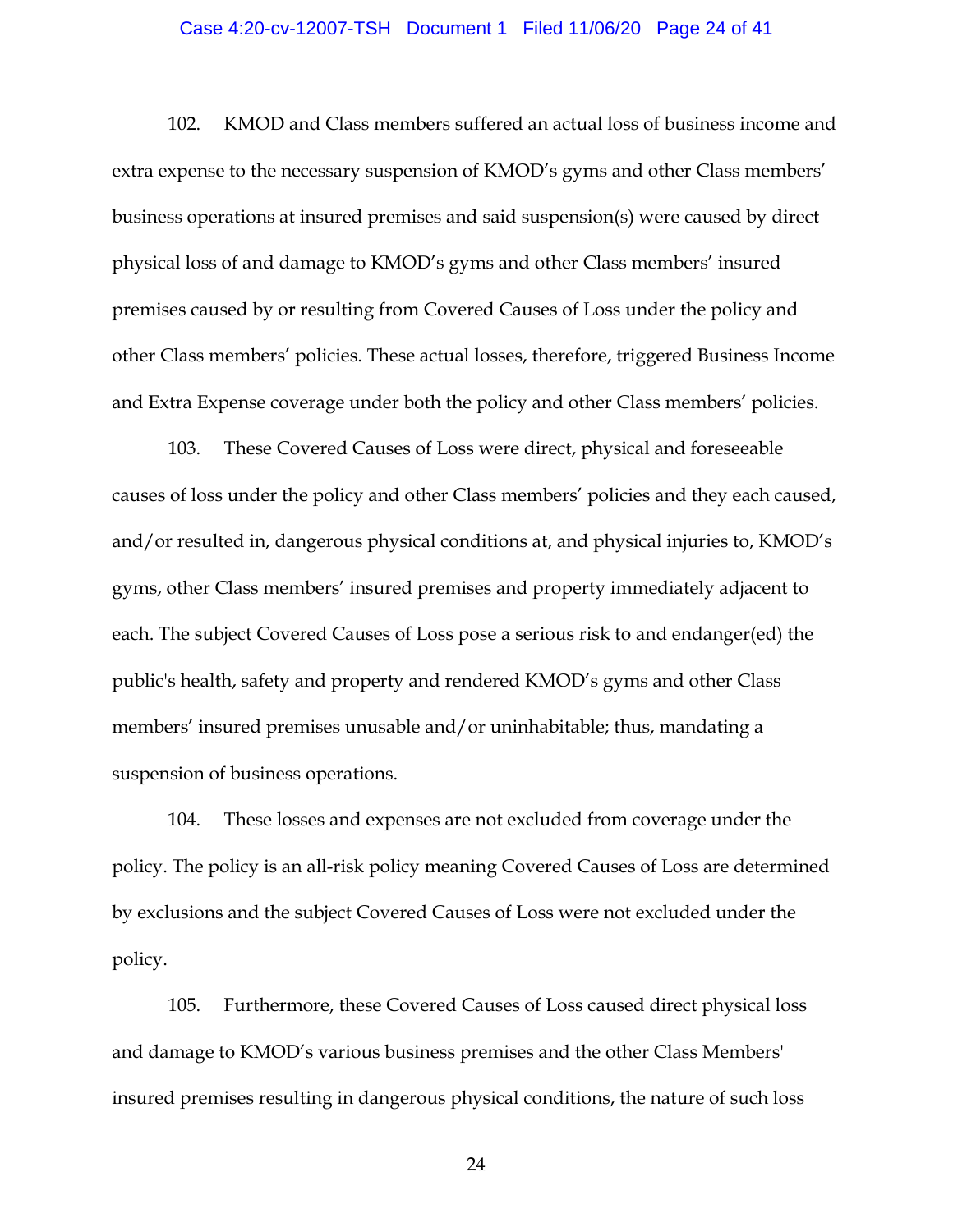## Case 4:20-cv-12007-TSH Document 1 Filed 11/06/20 Page 25 of 41

and damage to property having been recognized by civil authorities in Orders addressing COVID-19.

106. KMOD and the other Class members have complied with all applicable provisions of their Policy, including payment of premiums.

107. The actions of the Defendants give rise to a cause of action for bad faith breach of contract and the duty of good faith and fair dealing as KMOD and other Class members were covered under KMOD's policy, as well as the policies of other Business Income Coverage Class members, and the Defendants have breached the terms of said policies by denying business income and extra expense coverage to KMOD and other Class members. Defendants' actions in breaching the terms of KMOD's policy and the other Class Members' policies, in bad faith, have proximately caused damages to KMOD and other Class members and the damages were reasonably foreseeable to the Defendants.

108. It appears that the Defendants' conduct was performed because it placed its own financial interests before KMOD's and other Class Members' financial interests.

109. Further, the actions of the Defendants in denying business income and extra expense coverage to KMOD and other Class Members was done without any legitimate basis or arguable reason and constitute intentional and/or malicious conduct or gross negligence and reckless disregard.

110. Implied in KMOD's policy and the other Class Members' policies is a duty of good faith and fair dealing with respect to conduct encompassed by contractual relations. Defendants conduct as aforesaid breached the duty of good faith and fair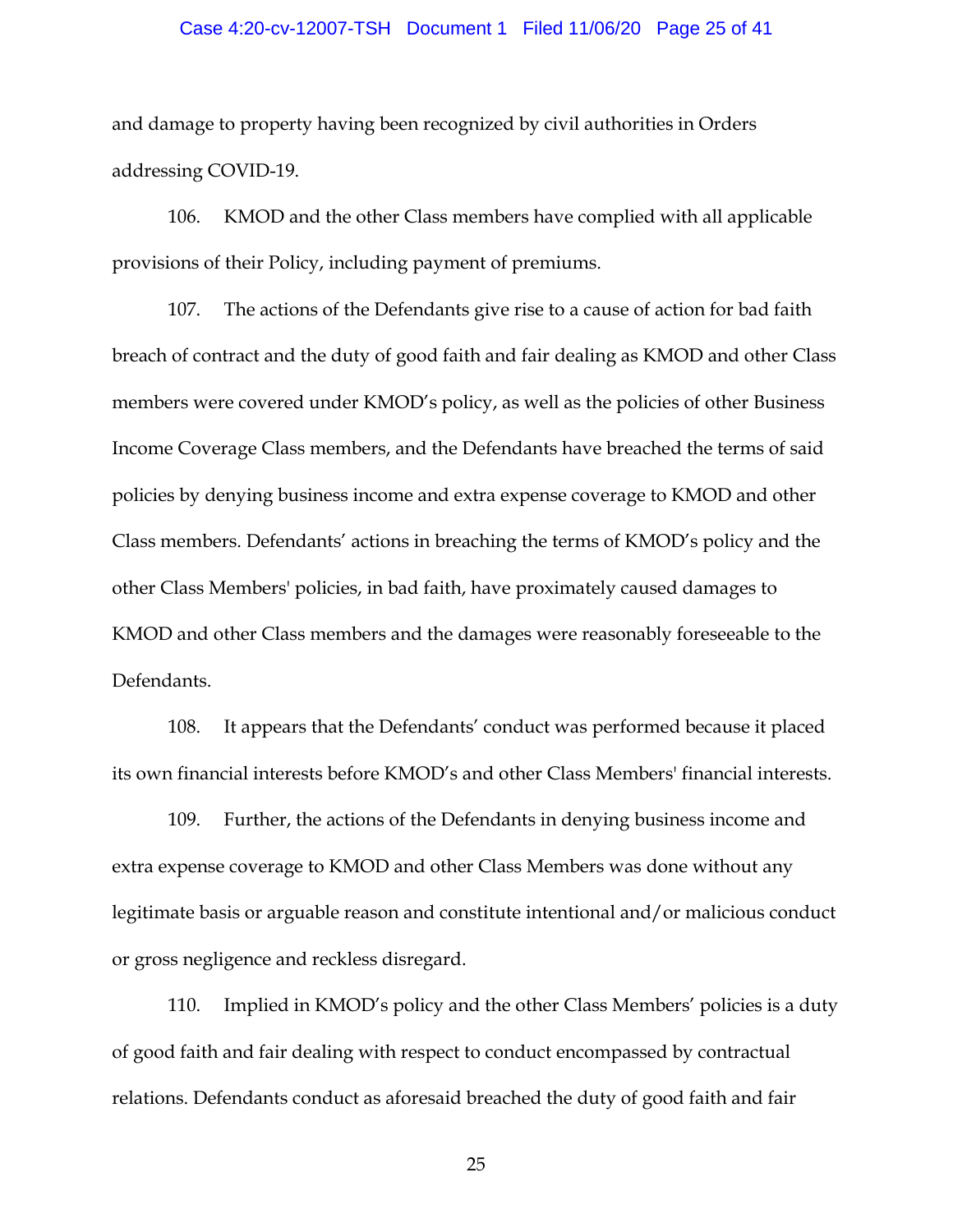#### Case 4:20-cv-12007-TSH Document 1 Filed 11/06/20 Page 26 of 41

dealing which further gives rise to the tort of bad faith for the breach of contract.

111. Defendants, at all times relevant hereto, owed KMOD and other Class Members a duty to exercise good faith and an obligation to deal fairly with them; however, the denial of business income and extra expense coverage by Defendants constituted a bad faith breach of contract and was totally made with only the Defendants' best interests in mind and in total disregard of the contractual rights of KMOD and other Class Members.

112. Defendants' bad faith material breach(es) of KMOD's Policy, as well as other Class members' policies, has resulted in actual and substantial damages to KMOD and Business Income Coverage Class members, depriving all of the benefit of their bargain, and represents, in addition to warranting contractual damages, incidental damages and consequential damages, an independent tort entitling KMOD and other Class Members to punitive damages in an amount which will punish the Defendants for their intentional, grossly negligent, and/or reckless conduct as well as to deter Defendants and others from similar misconduct in the future.

**WHEREFORE**, KMOD, both individually and on behalf of other Class members, seeks compensatory damages, contractual damages, incidental damages, consequential damages, and punitive damages, resulting from Defendants' bad faith breach(es) of the Policies and other Class Members' policies and seeks all other relief deemed appropriate by this Court.

> **COUNT IV: DECLARATORY JUDGMENT (On behalf of the Extended Business Income Coverage Class)**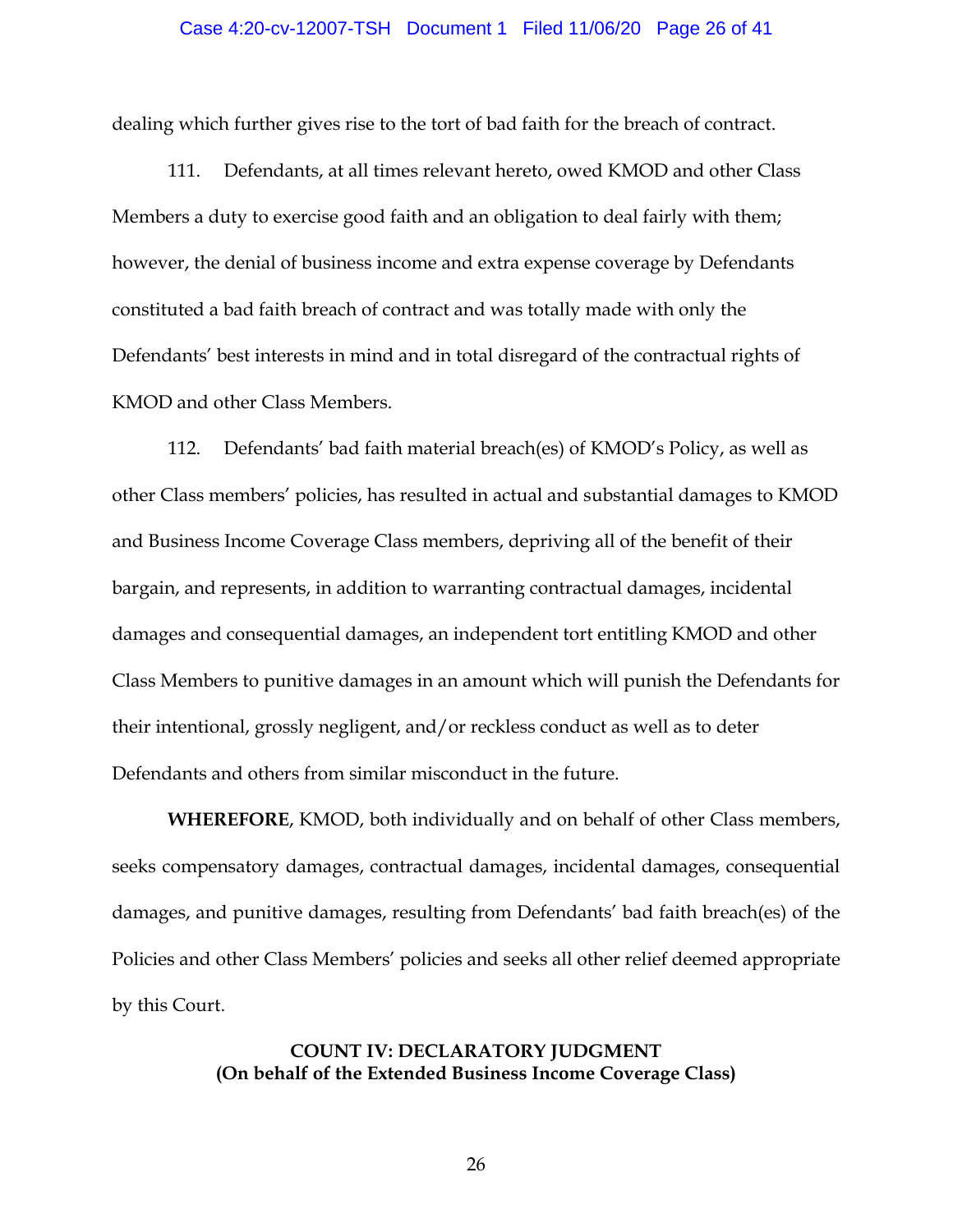## Case 4:20-cv-12007-TSH Document 1 Filed 11/06/20 Page 27 of 41

113. KMOD bring this Count both individually and on behalf of the other members of the Extra Expense Coverage Class.

114. Under 28 U.S.C. §§ 2201 and 2202, this Court has jurisdiction to declare the rights and other legal relations of the parties in dispute.

115. KMOD's Policy, as well as the policies of other Extended Business Income Coverage Class members, are insurance contracts under which Defendants were paid premiums in exchange for promises to pay Class members' losses for claims covered by the policies.

116. Specifically, Defendants promised to pay for extended business income for losses incurred by KMOD and other Class members during the period of restoration that the insureds would not have incurred if there had been no loss or damage to the insured premises. Extended business income included income to avoid or minimize the suspension of business, continue operations, and to repair or replace property.

117. KMOD and Class members suffered direct physical loss of or damage to their locations and other Class members' insured premises, resulting in suspensions or interruptions of business operations at these premises. As a result, KMOD and other Class members have incurred losses, as defined in the Policy and other Class members' policies.

118. These losses triggered Extended Business Income coverage under the policies and other Class members' policies.

119. KMOD and the other Class members have complied with all applicable provisions of their Policy, including payment of premiums.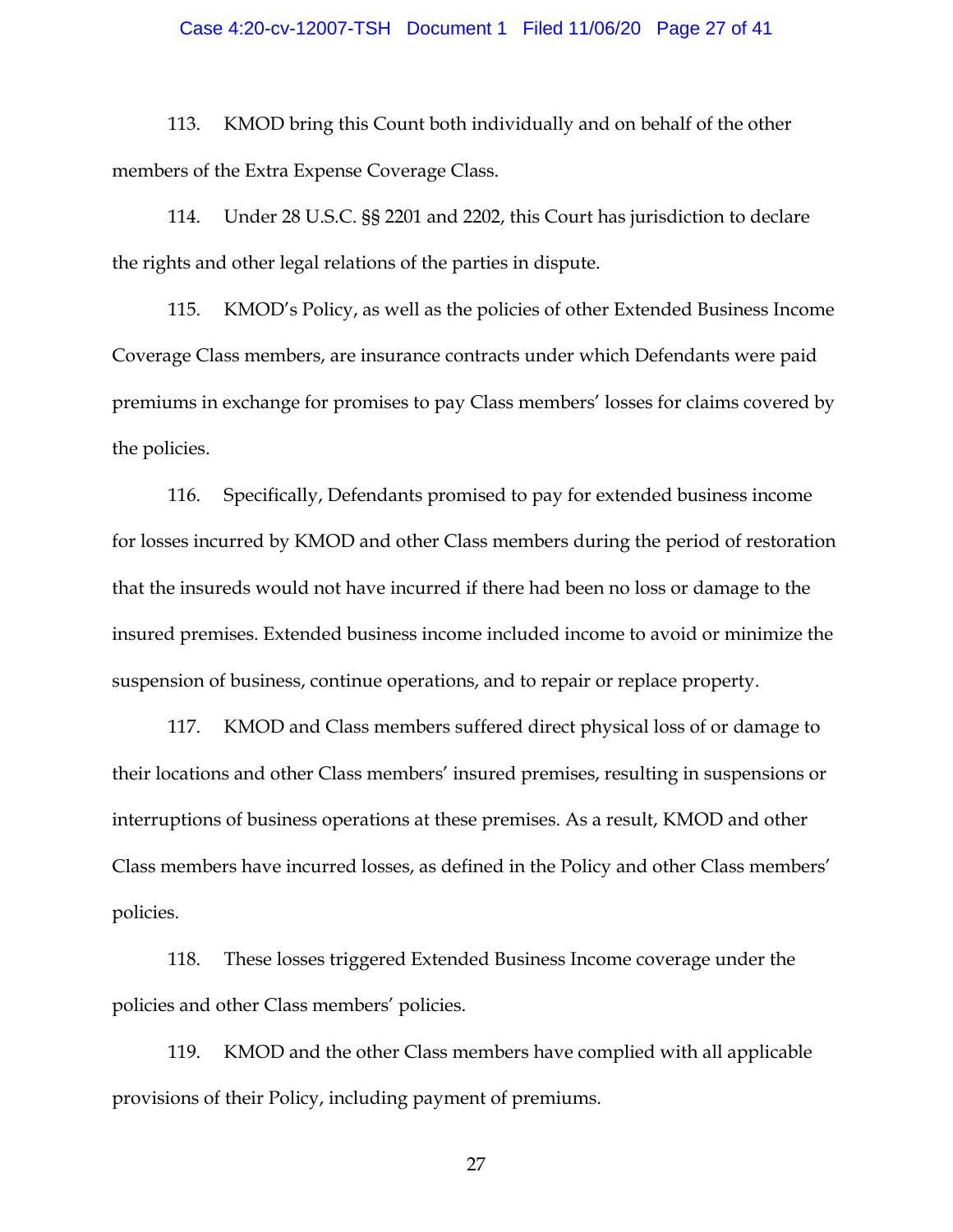## Case 4:20-cv-12007-TSH Document 1 Filed 11/06/20 Page 28 of 41

120. Defendants, without justification, denied that the Policies and other Class members' policies provide coverage for these Extended Business Income.

121. KMOD, both individually and on behalf of the other members of the Extended Business Income Coverage Class, seeks a Declaratory Judgment that their Policies, and those of other members of the Extended Business Income Coverage Class, provides coverage for these extended business income losses.

122. An actual case or controversy exists regarding Class members' rights and Defendants' obligations under Class members' policies to reimburse Class members for extended business income. Accordingly, the Declaratory Judgment sought is justiciable.

**WHEREFORE**, KMOD requests that this Court enter a Declaratory Judgment declaring that the Policy and other Class members' policies provide coverage for Class members' extended business income.

# **COUNT V: BREACH OF CONTRACT (On behalf of the Extended Business Income Coverage Class)**

123. KMOD brings this Count individually and on behalf of the other members of the Extended Business Income Coverage Class.

124. KMOD's Policy, as well as the policies of other Extended Business Income Coverage Class members, are insurance contracts under which Defendants were paid premiums in exchange for promises to pay Class members' losses for claims covered by their policies.

125. Specifically, Defendants promised to pay for extended business income for losses incurred by KMOD and other Class members during the period of restoration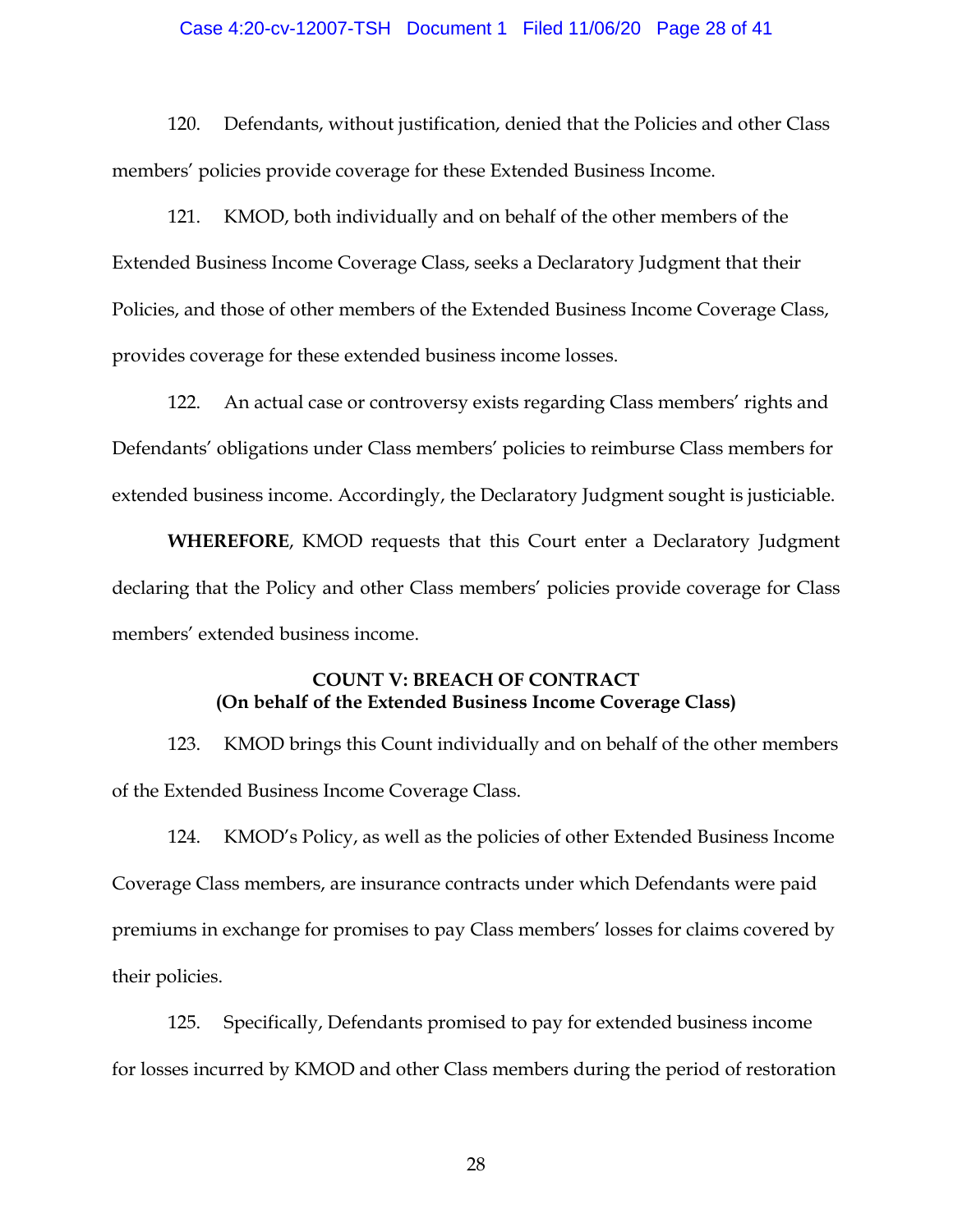## Case 4:20-cv-12007-TSH Document 1 Filed 11/06/20 Page 29 of 41

that the insureds would not have incurred if there had been no loss or damage to the insured premises. Extended business income losses included income to avoid or minimize the suspension of business, continue operations, and to repair or replace property.

126. KMOD and Class members suffered direct physical loss of or damage to their locations and other Class members' insured premises, resulting in suspensions and interruptions of business operations at these premises. These suspensions and interruptions have caused Class members to incur Extra Expenses.

127. These expenses triggered extended business income coverage under the policies and other Class members' policies.

128. KMOD and the other Class members have complied with all applicable provisions of their policies, including payment of premiums.

129. Defendants has denied coverage and refused performance extended business income. Accordingly, Defendants are in breach of the Policies and other Class members' policies.

130. As a result of Defendants' breaches of the Policy and other Class members' policies, KMOD and other Class members have suffered actual and substantial damages for which Defendants are liable.

**WHEREFORE**, KMOD, individually and on behalf of other Class members, seeks compensatory damages resulting from Defendants' breaches of the Policies and other Class Members' policies and seeks all other relief deemed appropriate by this Court.

#### **COUNT VI: BAD FAITH BREACH OF CONTRACT AND**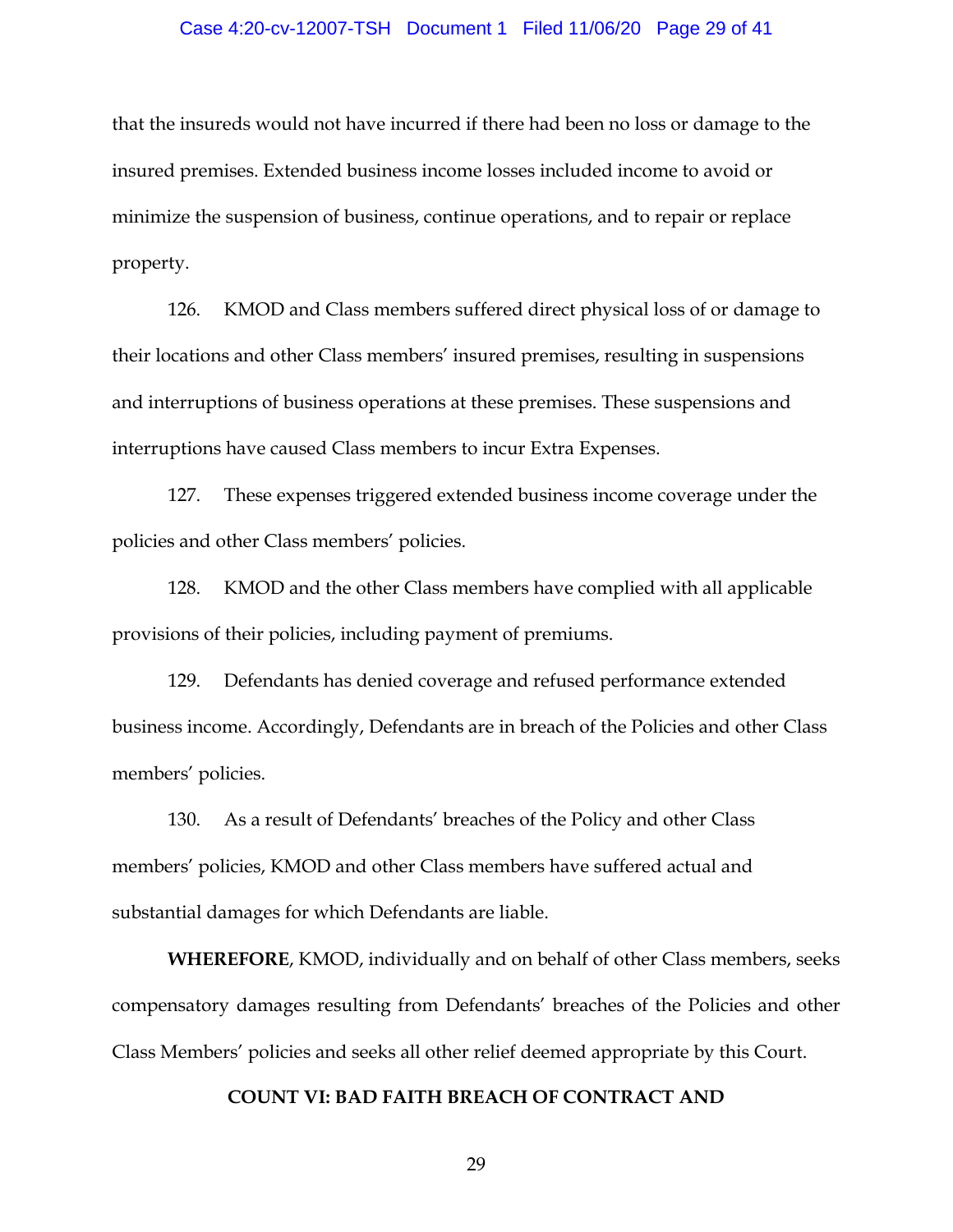## **THE DUTY OF GOOD FAITH AND FAIR DEALING (On behalf of the Extended Business Income Coverage Class)**

131. KMOD brings this Count both individually and on behalf of the other members of the Extra Expense Coverage Class.

132. KMOD's Policy, as well as the policies of other Extended Business Income Coverage Class members, are insurance contracts under which Defendants were paid premiums in exchange for promises to pay Class members' losses for claims covered by the policies.

133. In the policies, Defendants promised to pay extended business income for losses incurred as a result of perils not excluded under the policies. Specifically, Defendants promised to pay for losses of Extended Business Income sustained as a result of a suspension of business operations during the period of restoration.

134. KMOD and Class members suffered an actual loss of business income due to the necessary Suspension of KMOD's gyms and other Class members' business operations at insured premises and said suspension(s) were caused by direct physical loss of and damage to their gyms and other Class members' insured premises caused by or resulting from Covered Causes of Loss under the Policies and other Class members' policies. These actual losses, therefore, triggered Extended Business Income coverage under KMOD's Policy and other Class members' policies.

135. These Covered Causes of Loss were direct, physical and foreseeable causes of loss under the Policies and other Class members' policies and they each caused, and/or resulted in, dangerous physical conditions at, and physical injuries to,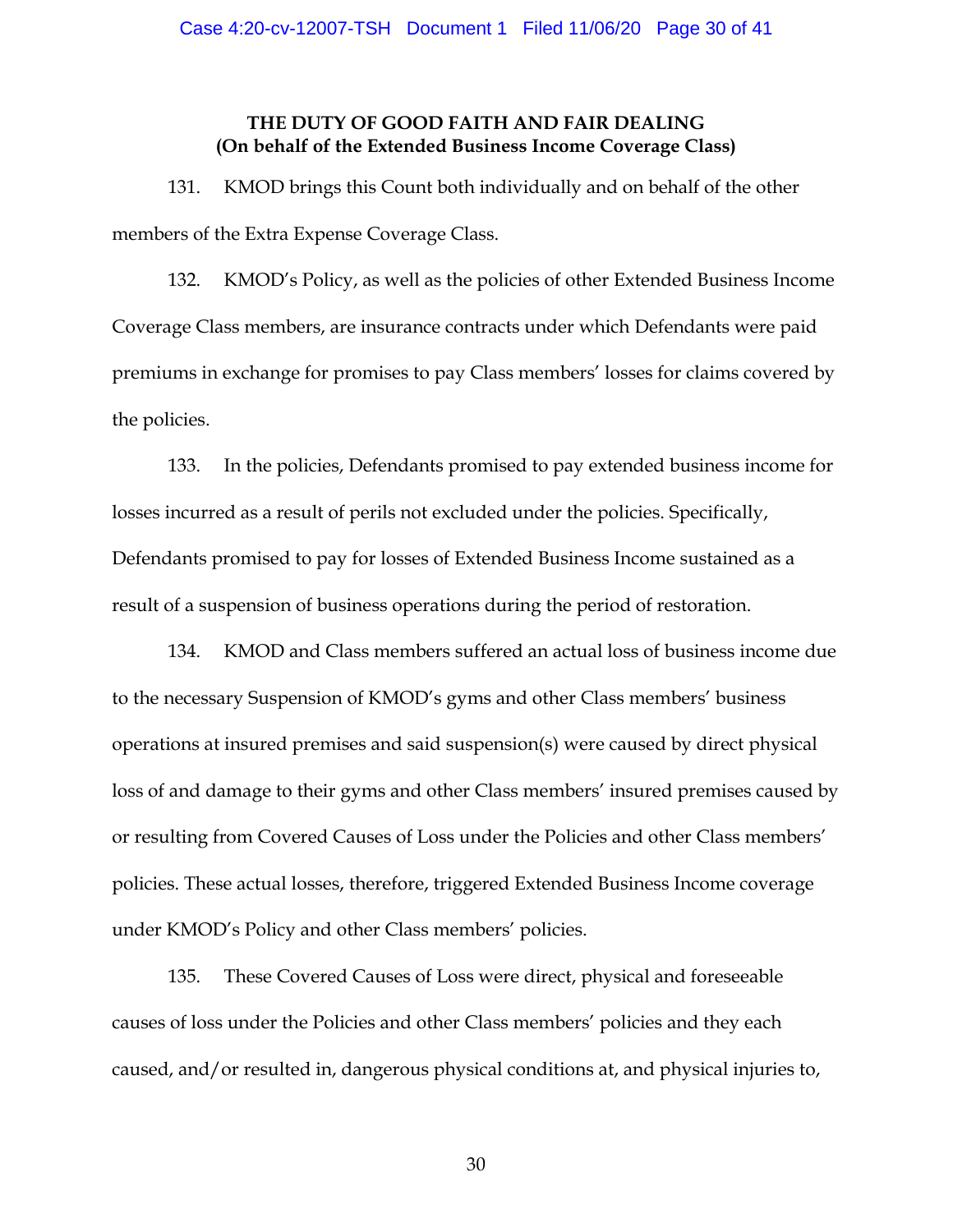## Case 4:20-cv-12007-TSH Document 1 Filed 11/06/20 Page 31 of 41

their gyms, other Class members' insured premises and property immediately adjacent to each. The subject Covered Causes of Loss pose a serious risk to and endanger(ed) the public's health, safety and property and rendered KMOD's gyms and other Class members' insured premises unusable and/or uninhabitable; thus, mandating a suspension of business operations.

136. These losses and expenses are not excluded from coverage under the policies. The policies are all-risk policies meaning Covered Causes of Loss are determined by exclusions and the subject Covered Causes of Loss were not excluded under the policies.

137. Furthermore, these Covered Causes of Loss caused direct physical loss and damage to KMOD's various business premises and the other Class Members' insured premises resulting in dangerous physical conditions, the nature of such loss and damage to property having been recognized by civil authorities in Orders addressing COVID-19.

138. KMOD and the other Class members have complied with all applicable provisions of their Policy, including payment of premiums.

139. The actions of the Defendants give rise to a cause of action for bad faith breach of contract and the duty of good faith and fair dealing as KMOD and other Class members were covered under their Policy, as well as the policies of other Class members, and the Defendants have breached the terms of said policies by denying extended business income coverage to KMOD and other Class members. Defendants' actions in breaching the terms of KMOD's policy and the other Class Members' policies,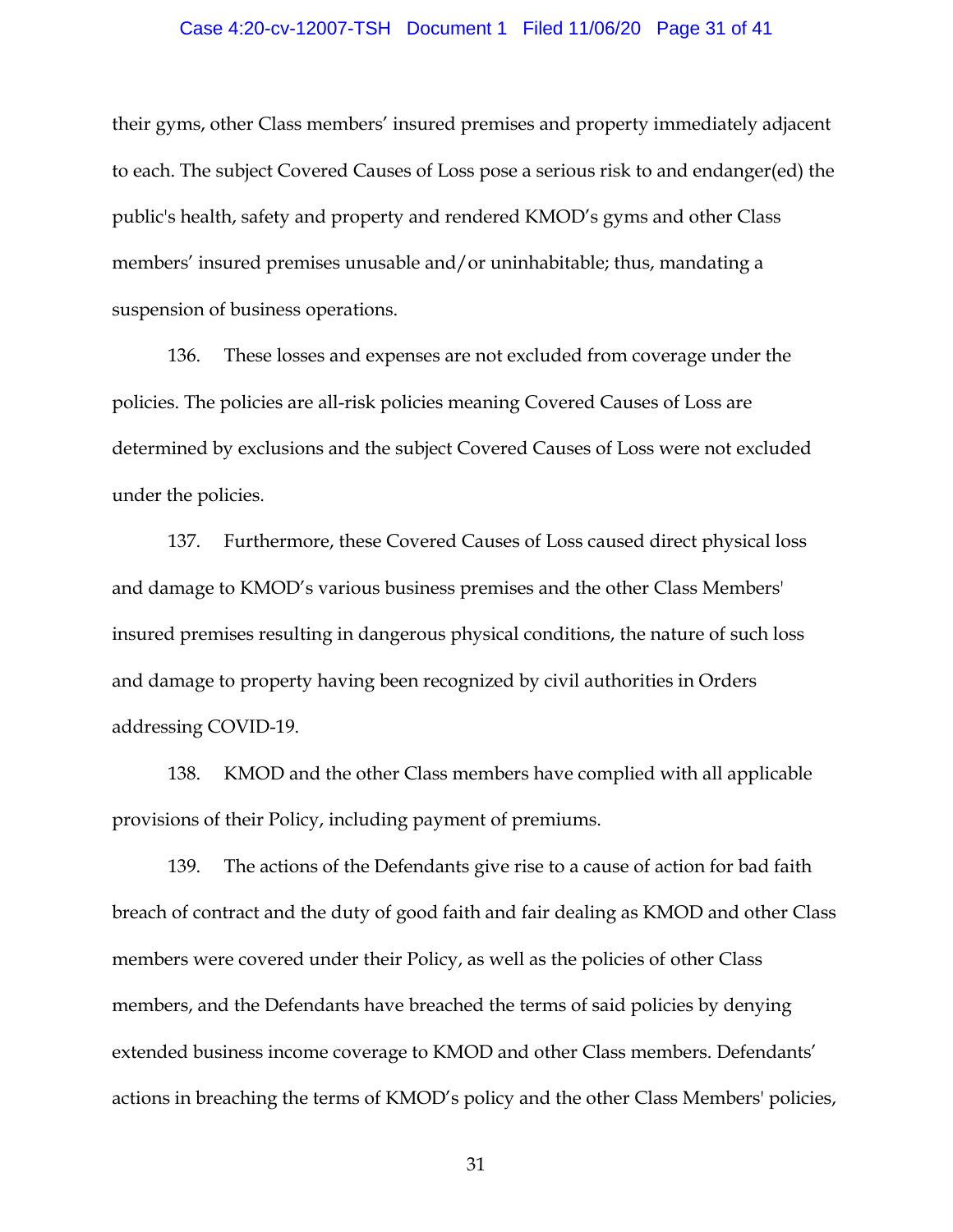## Case 4:20-cv-12007-TSH Document 1 Filed 11/06/20 Page 32 of 41

in bad faith, have proximately caused damages to KMOD and other Class members and the damages were reasonably foreseeable to the Defendants.

140. It appears that the Defendants' conduct was performed because it placed its own financial interests before KMOD's and other Class Members' financial interests.

141. Further, the actions of the Defendants in denying extended business income coverage to KMOD and other Class Members was done so without any legitimate basis or arguable reason and constitute intentional and/or malicious conduct or gross negligence and reckless disregard.

142. Implied in KMOD's Policy and the other Class Members' policies is a duty of good faith and fair dealing with respect to conduct encompassed by contractual relations. Defendants' conduct as aforesaid breached the duty of good faith and fair dealing which further gives rise to the tort of bad faith for the breach of contract.

143. Defendants, at all times relevant hereto, owed KMOD and other Class Members a duty to exercise good faith and an obligation to deal fairly with them; however, the denial of extended business income coverage by Defendants constituted a bad faith breach of contract and was totally made with only the Defendants' best interests in mind and in total disregard of the contractual rights of KMOD and other Class Members.

144. Defendants' bad faith material breach(es) of KMOD's Policy, as well as other Class members' policies, has resulted in actual and substantial damages to KMOD and Extended Business Income Coverage Class members, depriving all of the benefit of their bargain, and represents, in addition to warranting contractual damages, incidental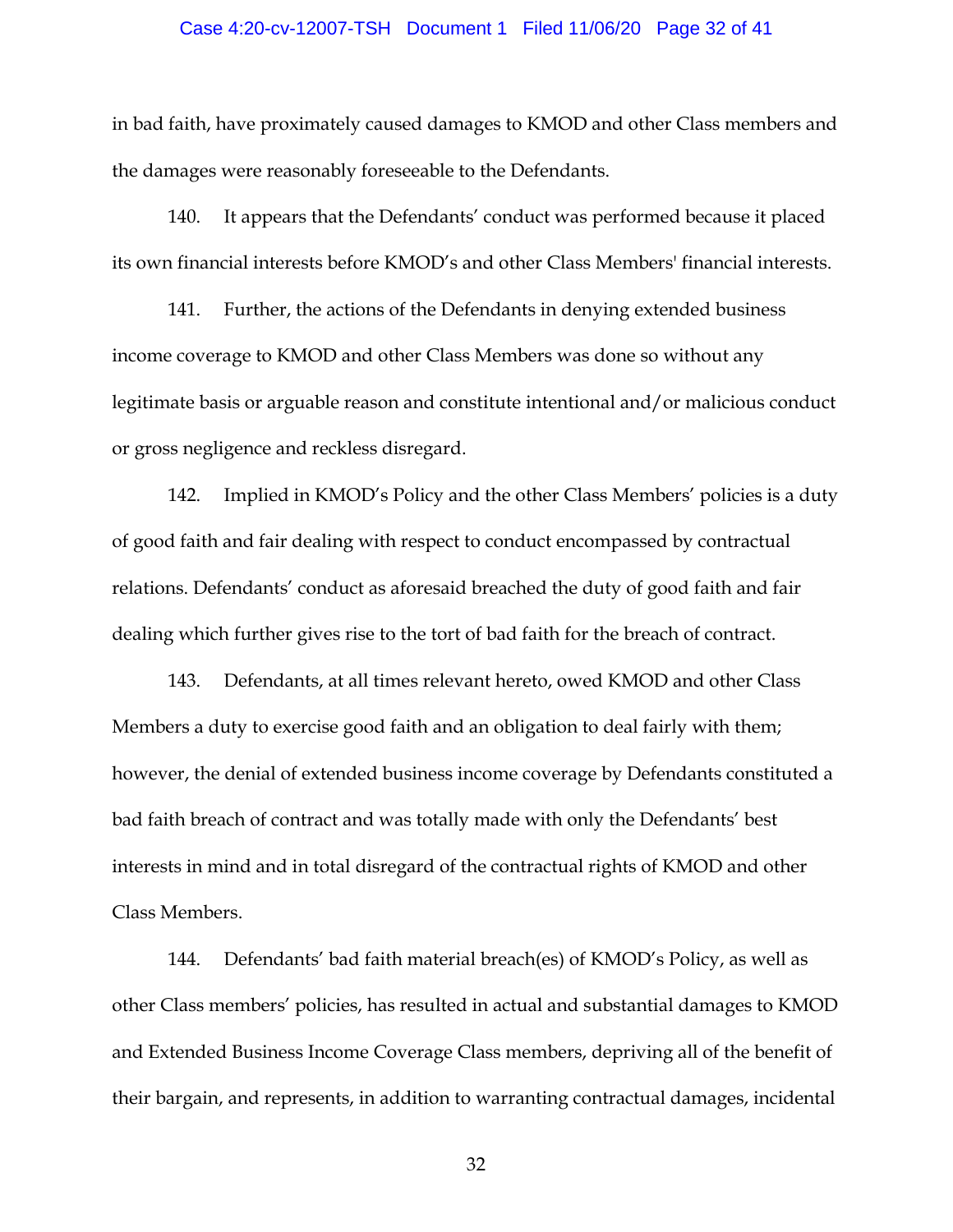## Case 4:20-cv-12007-TSH Document 1 Filed 11/06/20 Page 33 of 41

damages, and consequential damages, an independent tort entitling KMOD and other Class Members to punitive damages in an amount which will punish the Defendants for their intentional, grossly negligent, and/or reckless conduct as well as to deter Defendants and others from similar misconduct in the future.

**WHEREFORE**, KMOD, both individually and on behalf of other Class members, seeks compensatory damages, contractual damages, incidental damages, consequential damages, and punitive damages, resulting from Defendants' bad faith breach(es) of the Policy and other Class Members' policies, and seeks all other relief deemed appropriate by this Court.

# **COUNT VII: DECLARATORY JUDGMENT (On behalf of the Civil Authority Coverage Class)**

145. KMOD brings this Count both individually and on behalf of the other members of the Civil Authority Coverage Class. Under 28 U.S.C. §§ 2201 and 2202, this Court has jurisdiction to declare the rights and other legal relations of the parties in dispute.

146. KMOD's Policy, as well as the policies of other Civil Authority Coverage Class members, are insurance contracts under which Defendants were paid premiums in exchange for promises to pay Class members' losses for claims covered by the policies.

147. In KMOD's Policy and other Class members' policies, Defendants promised to pay for losses of business income sustained and extra expenses incurred when, among other things, a covered cause of loss causes damage to property other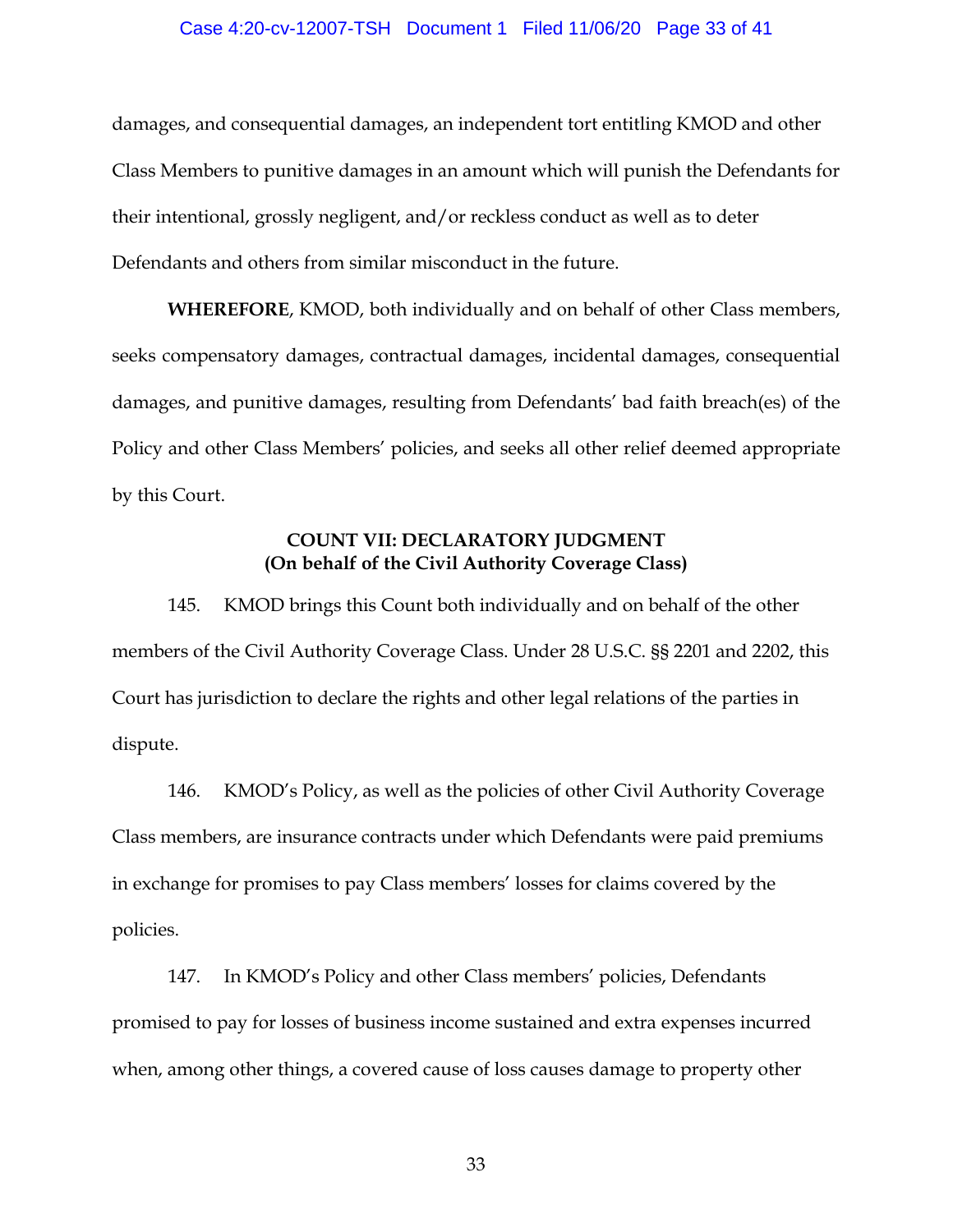## Case 4:20-cv-12007-TSH Document 1 Filed 11/06/20 Page 34 of 41

than KMOD's properties prohibits access to KMOD's properties.

148. KMOD and other Class members have suffered losses and incurred expenses as a result of actions of civil authorities that prohibited access to insured premises under the Policy and Class members' policies.

149. These losses satisfied all requirements to trigger Civil Authority coverage under the Policy and other Class members' policies.

150. KMOD and the other Class members have complied with all applicable provisions of the policies, including payment of premiums.

151. Defendants, without justification, deny that the policies provide coverage for these losses.

152. KMOD seeks a Declaratory Judgment that its Policy and other Class members' policies provide coverage for the losses that Class members have sustained and extra expenses they have incurred caused by actions of civil authorities.

153. An actual case or controversy exists regarding Class members' rights and Defendant's obligations under Class members' policies to reimburse Class members for these losses and extra expenses. Accordingly, the Declaratory Judgment sought is justiciable.

**WHEREFORE**, KMOD, both individually and on behalf of other Class members, requests that this Court enter a Declaratory Judgment declaring that their policies provides Civil Authority coverage for the losses and extra expenses incurred by KMOD and the other Class members.

#### **COUNT VIII: BREACH OF CONTRACT**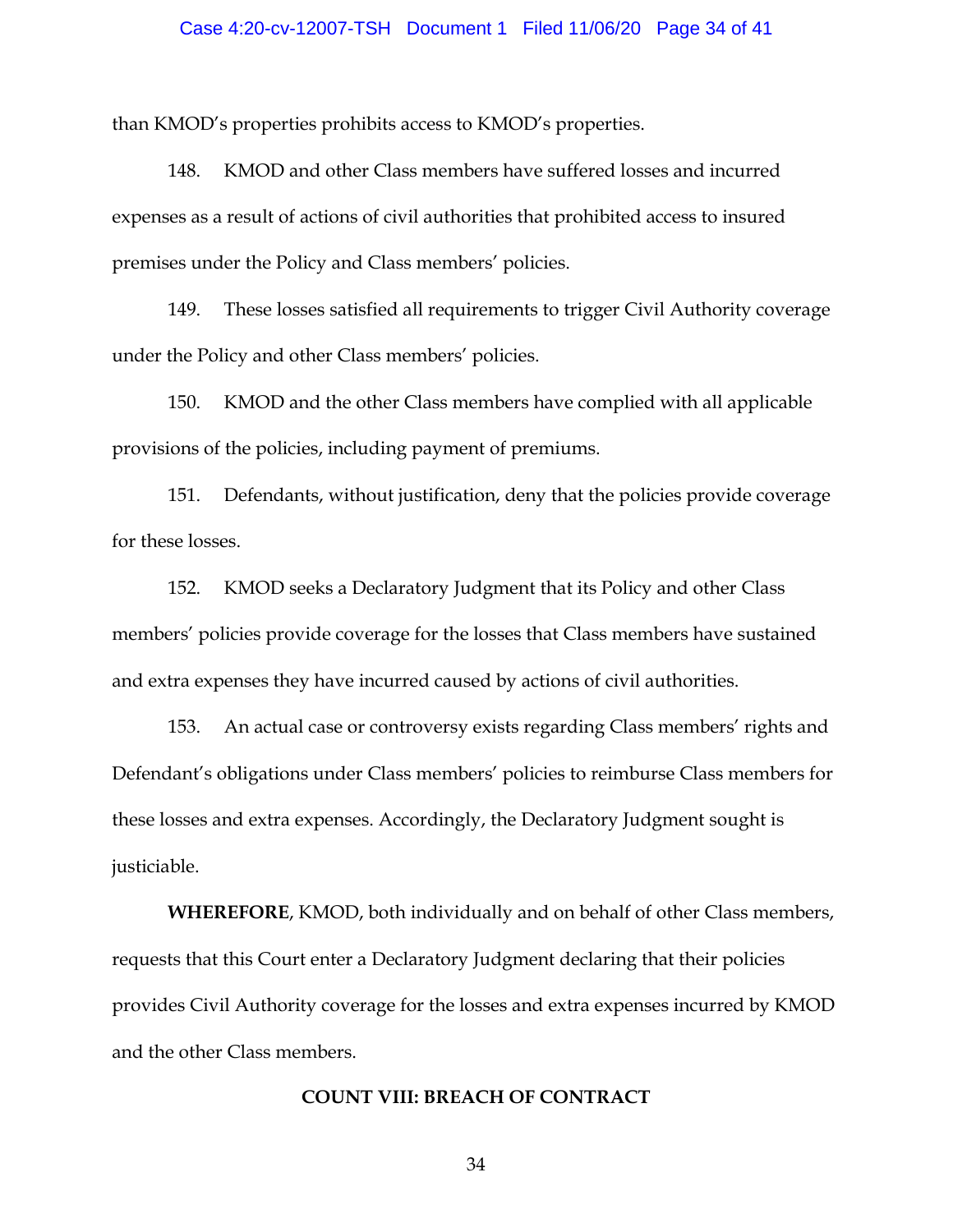#### **(On behalf of the Civil Authority Coverage Class)**

154. KMOD brings this Count individually and on behalf of the other members of the Civil Authority Coverage Class.

155. KMOD's Policy, as well as the policies of other Civil Authority Coverage Class members, are insurance contracts under which Defendants were paid premiums in exchange for promises to pay Class members' losses and expenses covered by the policies.

156. In the Policy and other Class members' policies, Defendants promised to pay for losses of business income sustained and extra expenses incurred when a covered cause of loss causes damage to property near the insured premises, the civil authority prohibits access to property near the insured premises, and the civil authority action is taken in response to dangerous physical conditions.

157. KMOD and other Class members have suffered losses and incurred expenses as a result of actions of civil authorities that prohibited access to insured premises under the Policy and Class members' policies.

158. These losses satisfied all requirements to trigger Civil Authority coverage under the Policy and other Class members' policies.

159. KMOD and the other Class members have complied with all applicable provisions of the policies, including payment of premiums.

160. Defendants have refused performance under the Policy and other Class members' policies by denying coverage for these losses and expenses. Accordingly, Defendants are in breach of the Policy and other Class members' policies.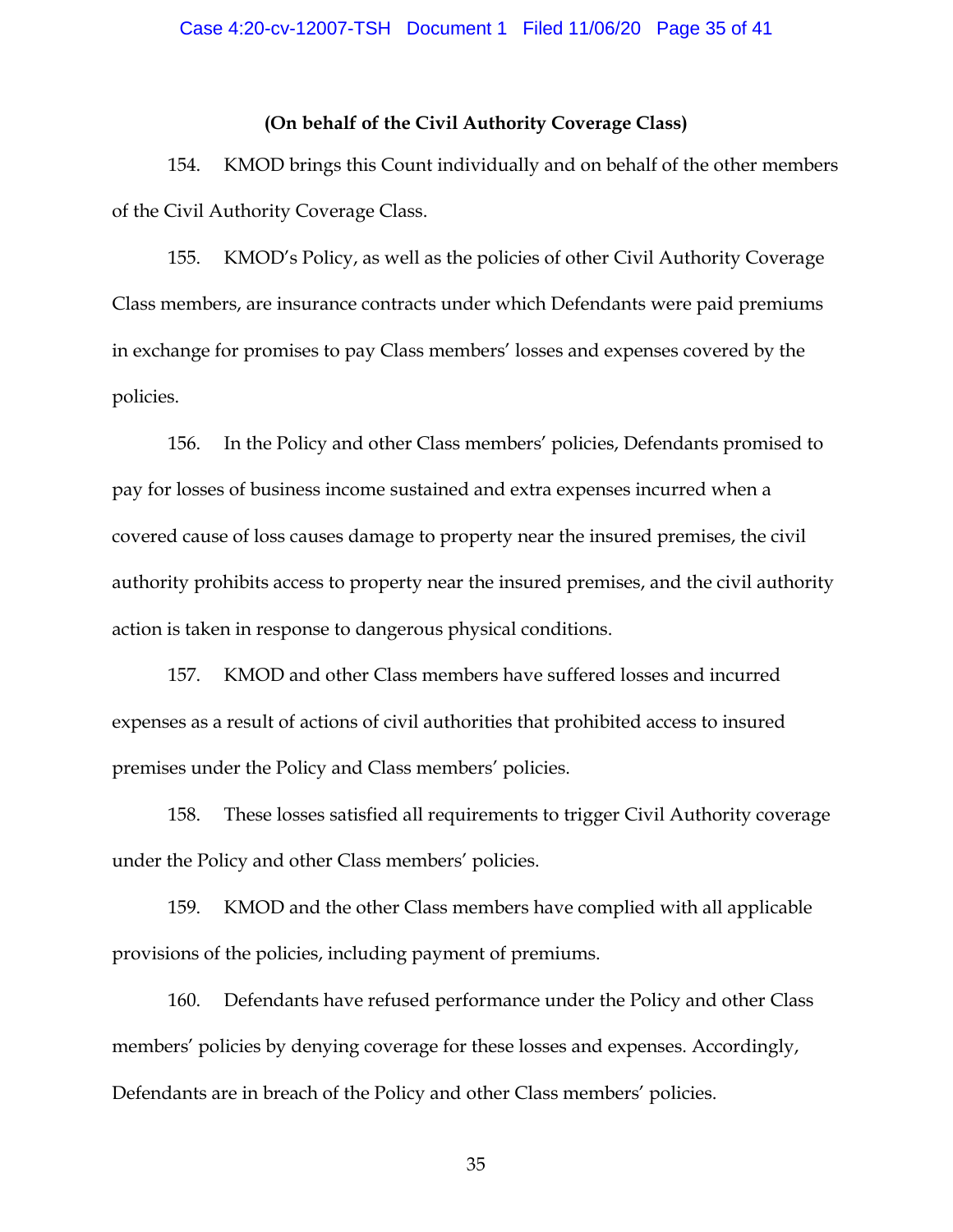161. As a result of Defendants' breaches of the Policy and other Class members' policies, KMOD and other Class members have suffered actual and substantial damages for which Defendants are liable.

**WHEREFORE**, KMOD seeks compensatory damages resulting from Defendants' breaches of the Policy and other Class members' policies, and seeks all other relief deemed appropriate by this Court.

## **COUNT IX: BAD FAITH BREACH OF CONTRACT AND THE DUTY OF GOOD FAITH AND FAIR DEALING (On behalf of the Civil Authority Coverage Class)**

162. KMOD brings this Count individually and on behalf of the other members of the Civil Authority Coverage Class.

163. KMOD's Policy, as well as the policies of other Civil Authority Coverage Class members, are insurance contracts under which Defendants were paid premiums in exchange for promises to pay Class members' losses and expenses covered by the policies.

164. In the Policy and other Class members' policies, Defendants promised to pay for actual loss of business income sustained and necessary extra expenses incurred when a covered cause of loss causes damage to property near the insured premises, the civil authority prohibits access to property near the insured premises, and the civil authority action is taken in response to dangerous physical conditions.

165. These Covered Causes of Loss were direct, physical and foreseeable causes of loss under the policies and other Class members' policies and they each caused, and/or resulted in, dangerous physical conditions at, and physical injuries to,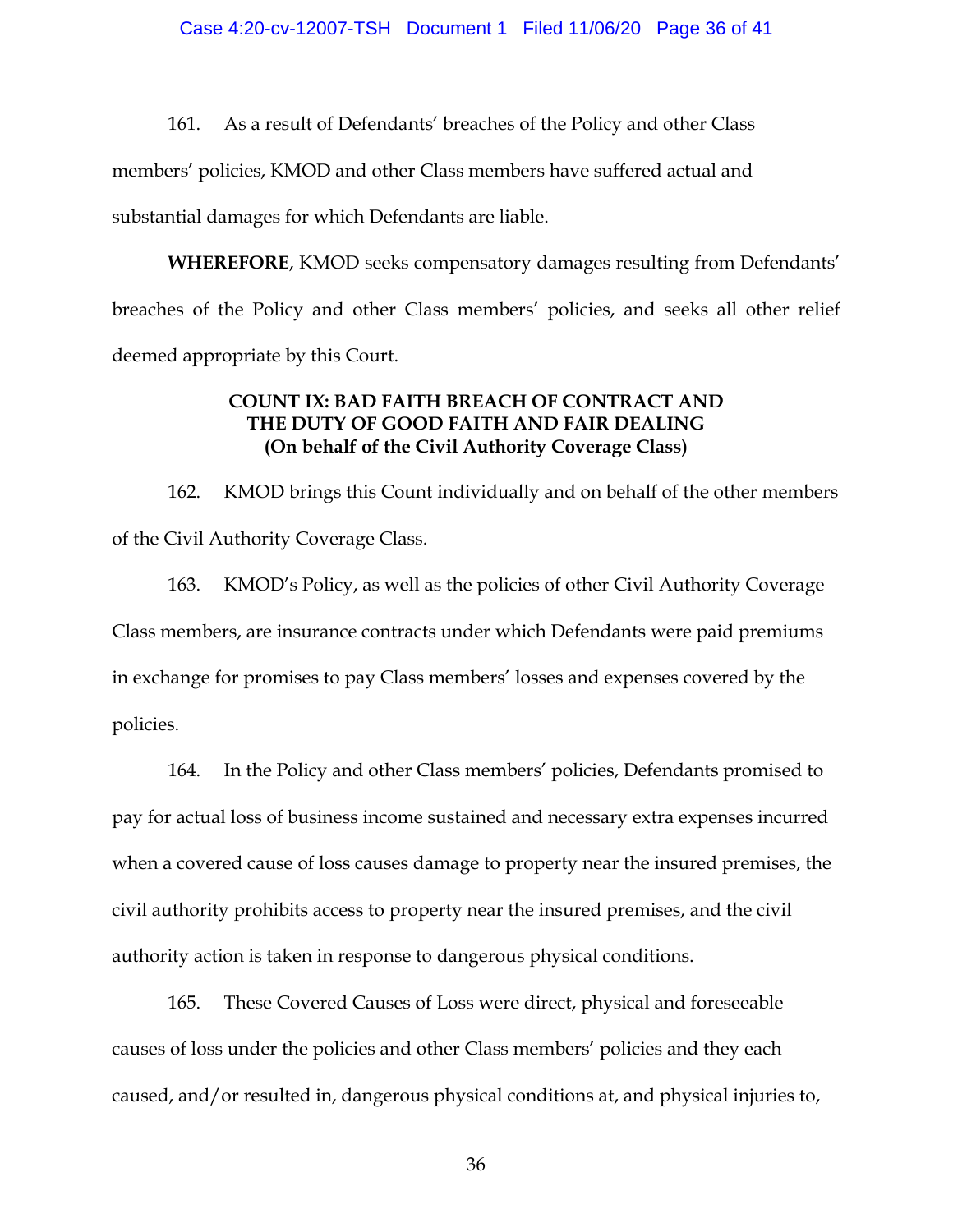## Case 4:20-cv-12007-TSH Document 1 Filed 11/06/20 Page 37 of 41

KMOD's gyms, other Class members' insured premises and property immediately adjacent to each. The subject Covered Causes of Loss pose a serious risk to and endanger(ed) the public's health, safety and property and rendered KMOD's gyms, other Class members' insured premises and areas within one mile of KMOD's business premises and other Class Members' insured premises, damaged, unusable and/or uninhabitable; thus, prompting the Orders of civil authorities prohibiting access to the same.

166. These losses and expenses are not excluded from coverage under the Policy. The policies are all-risk policies meaning Covered Causes of Loss are determined by exclusions and the subject Covered Causes of Loss were not excluded under the policies.

167. Furthermore, these Covered Causes of Loss caused damage to property in the area KMOD's various business premises, and the other Class Members' insured premises, resulting in dangerous physical conditions prompting civil authorities, such as, for example, the State of North Carolina, to issue Orders prohibiting the public's access to the area immediately surrounding the damaged property, including access to KMOD's business premises and other Class Members' insured premises.

168. Accordingly, these losses satisfied all requirements to trigger Civil Authority coverage under the Policy and other Class members' policies.

169. KMOD and the other Class members have complied with all applicable provisions of the policies, including payment of premiums.

170. The actions of the Defendants give rise to a cause of action for bad faith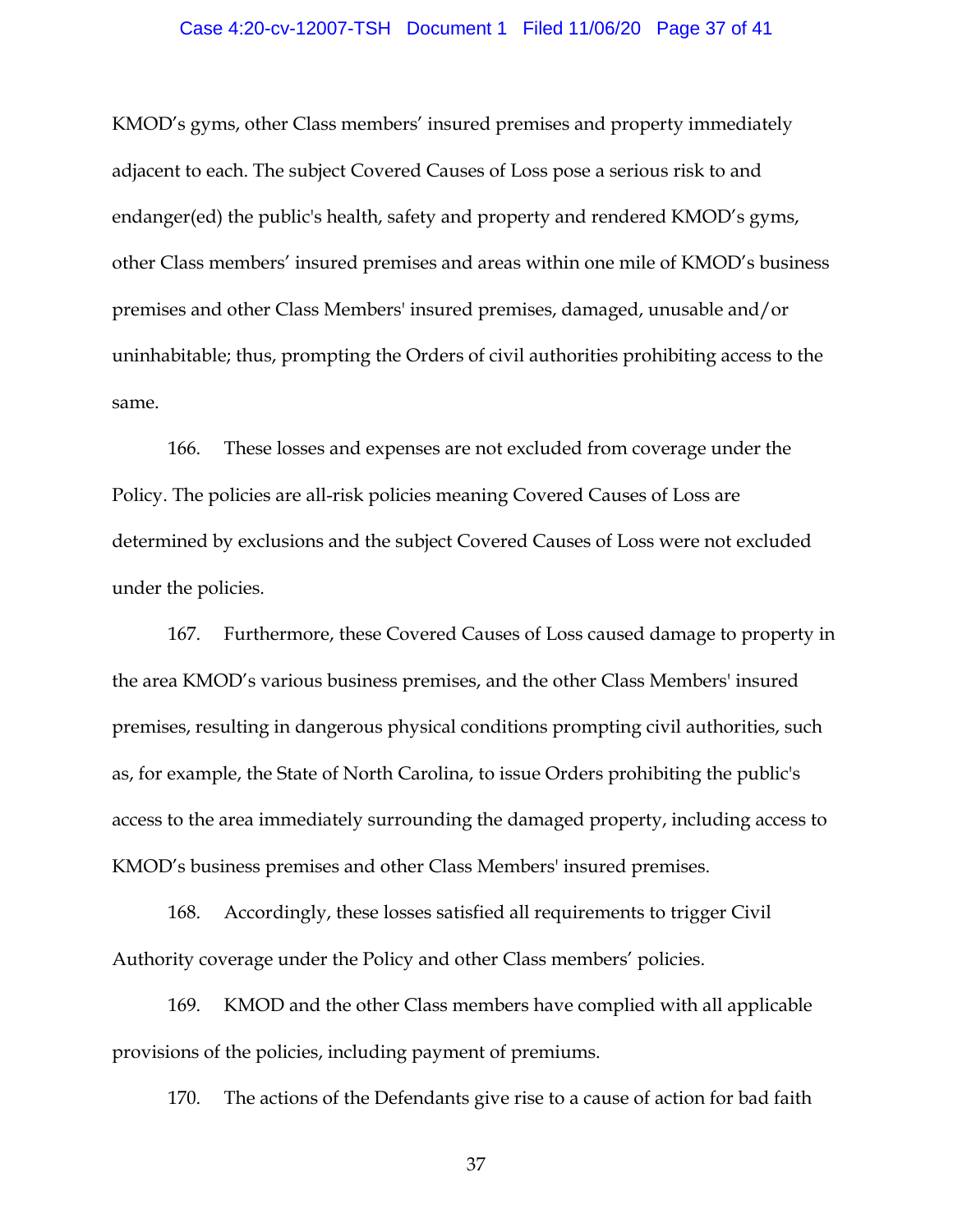## Case 4:20-cv-12007-TSH Document 1 Filed 11/06/20 Page 38 of 41

breach of contract and the duty of good faith and fair dealing as KMOD and other Class members were covered under KMOD's Policy, as well as the policies of other Civil Authority Coverage Class members, and the Defendants have breached the terms of said policies by denying Civil Authority coverage to KMOD and other Class members. Defendants' actions in breaching the terms of KMOD's Policy and the other Class Members' policies, in bad faith, have proximately caused damages to KMOD and other Class members and the damages were reasonably foreseeable to the Defendants.

171. It appears that the Defendants' conduct was performed because it placed their own financial interests before KMOD's and other Class Members' financial interests.

172. Further, the actions of the Defendants in denying Civil Authority coverage to KMOD and other Class Members was done so without any legitimate basis or arguable reason and constitute intentional and/or malicious conduct or gross negligence and reckless disregard.

173. Implied in KMOD's Policy and the other Class Members' policies is a duty of good faith and fair dealing with respect to conduct encompassed by contractual relations. Defendants' conduct as aforesaid breached the duty of good faith and fair dealing which further gives rise to the tort of bad faith for the breach of contract.

174. Defendants, at all times relevant hereto, owed KMOD and other Class Members a duty to exercise good faith and an obligation to deal fairly with them; however, the denials of Civil Authority coverage by Defendants constituted a bad faith breach of contract and was totally made with only the Defendants' best interests in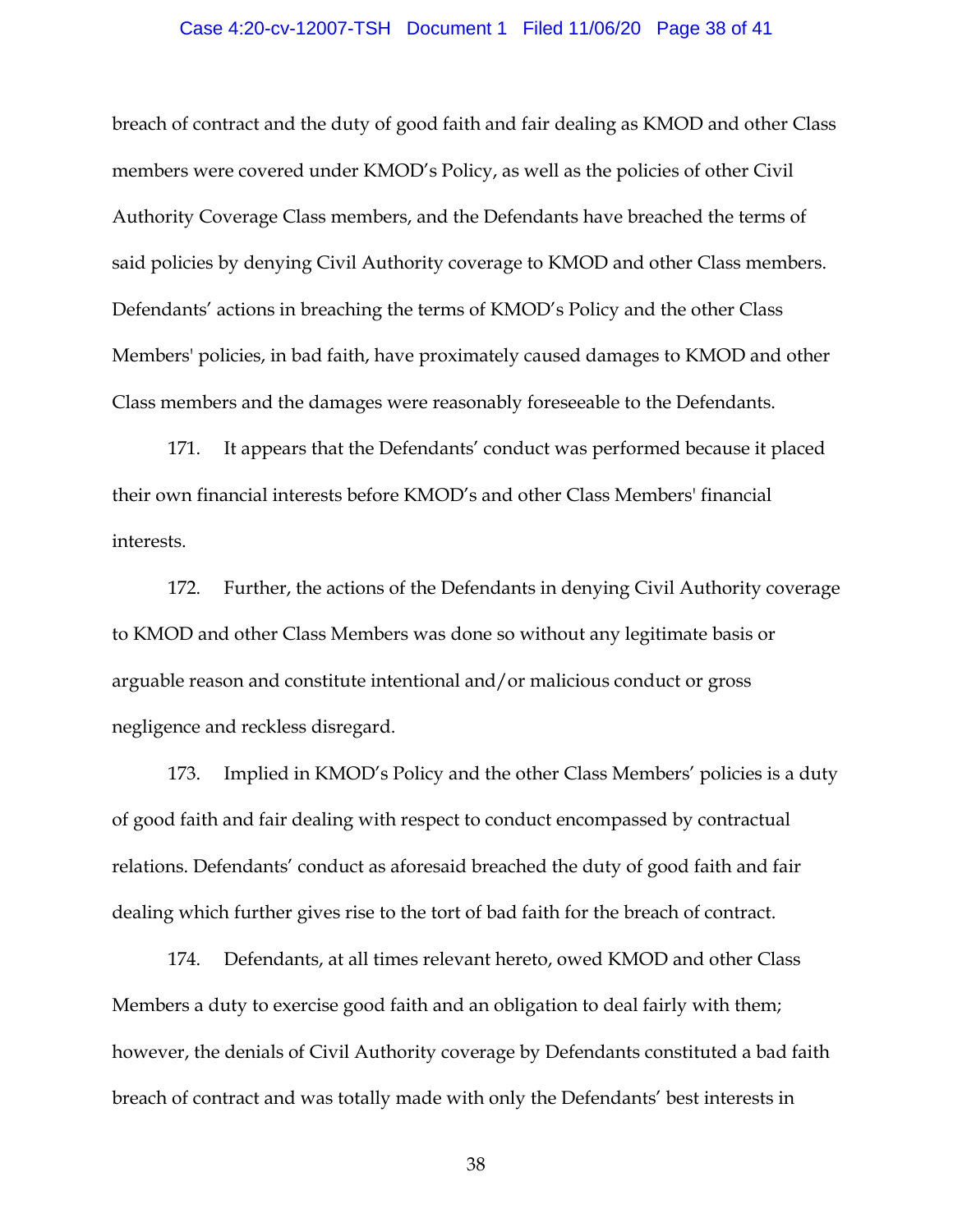## Case 4:20-cv-12007-TSH Document 1 Filed 11/06/20 Page 39 of 41

mind and in total disregard of the contractual rights of KMOD and other Class Members.

175. Defendants' bad faith material breach(es) of KMOD's Policy, as well as other Class members' policies, has resulted in actual and substantial damages to KMOD and Civil Authority Coverage Class members, depriving all of the benefit of their bargain, and represents, in addition to warranting contractual damages, incidental damages, and consequential damages, an independent tort entitling KMOD and other Class Members to punitive damages in an amount which will punish the Defendants for their intentional, grossly negligent, and/or reckless conduct as well as to deter Defendants and others from similar misconduct in the future.

**WHEREFORE**, KMOD, both individually and on behalf of other Class members, seeks compensatory damages, contractual damages, incidental damages, consequential damages, and punitive damages, resulting from Defendants' bad faith breach(es) of the Policy and other Class Members' policies and seeks all other relief deemed appropriate by this Court.

#### **PRAYER FOR RELIEF**

**WHEREFORE**, KMOD respectfully requests that the Court enter judgment in its favor and against Defendants, as follows:

A. Entering an order certifying the proposed Classes, designating KMOD as Class representative for each of the Classes, and appointing KMOD's attorneys as Counsel for the Classes;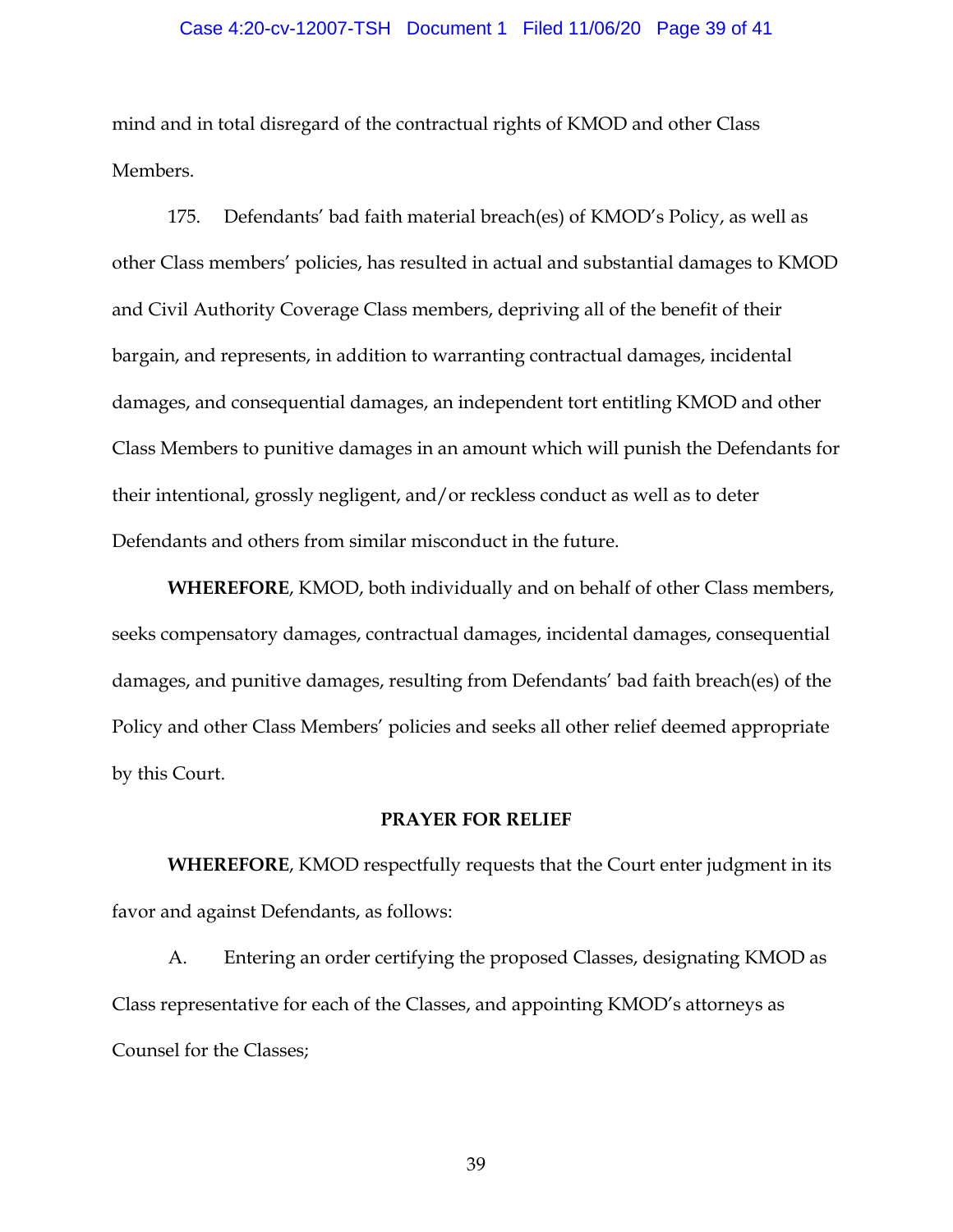## Case 4:20-cv-12007-TSH Document 1 Filed 11/06/20 Page 40 of 41

B. Entering declaratory judgments on Counts I, IV, and VII in favor of KMOD and the members of the Business Income Coverage Class, Extended Business Income Coverage Class and Civil Authority Coverage Class as follows:

- i. That all Business Income and Extra Expense, Civil Authority and Extended Business Income losses and expenses incurred and sustained based on the facts and circumstances set forth above are insured and covered losses and expenses under KMOD's and Class members' policies; and
- ii. Defendants are obligated to pay for the full amount of the Business Income and Extra Expense, Civil Authority and Extended Business Income losses and expenses sustained and incurred, and to be sustained and incurred, based on the facts and circumstances set forth above are insured and covered losses and expenses under KMOD's and Class members' policies;

C. Entering judgments on Counts II, V, and VIII in favor of KMOD and the members of the Business Income Coverage Class, Extended Business Income Coverage Class and Civil Authority Coverage Class, and awarding damages for breach of contract in an amount to be determined at trial;

D. Entering judgments on Counts III, VI, IX in favor of KMOD and the members of the Business Income Coverage Class, Extended Business Income Coverage Class and Civil Authority Coverage Class, and awarding compensatory damages,